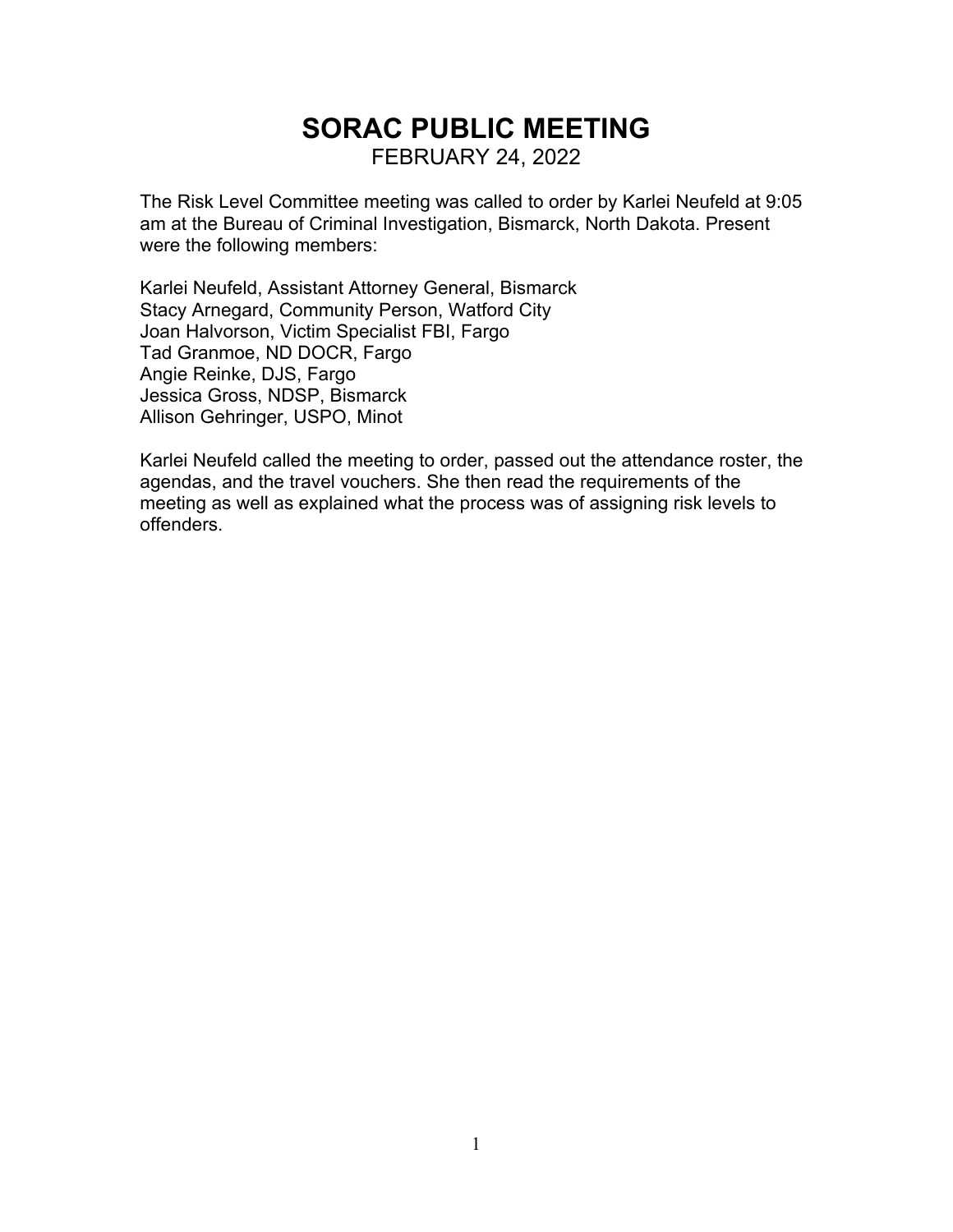## OFFENDER: **187332 ALLEN, JARED - R&R – Written Submission**

By: Karlei Neufeld

#### **Begin Executive Session at 9:05 am Adjourn Executive Session at 9:12 am**

ACTION: Joan Halvorson made a motion to rate the above offender at a MODERATE risk level.

Allison Gehringer seconded the motion.

Joan Halvorson, Allison Gehringer, Tad Granmoe, Angie Reinke, Jessica Gross and Stacy Arnegard voted to rate the above offender at a MODERATE risk level.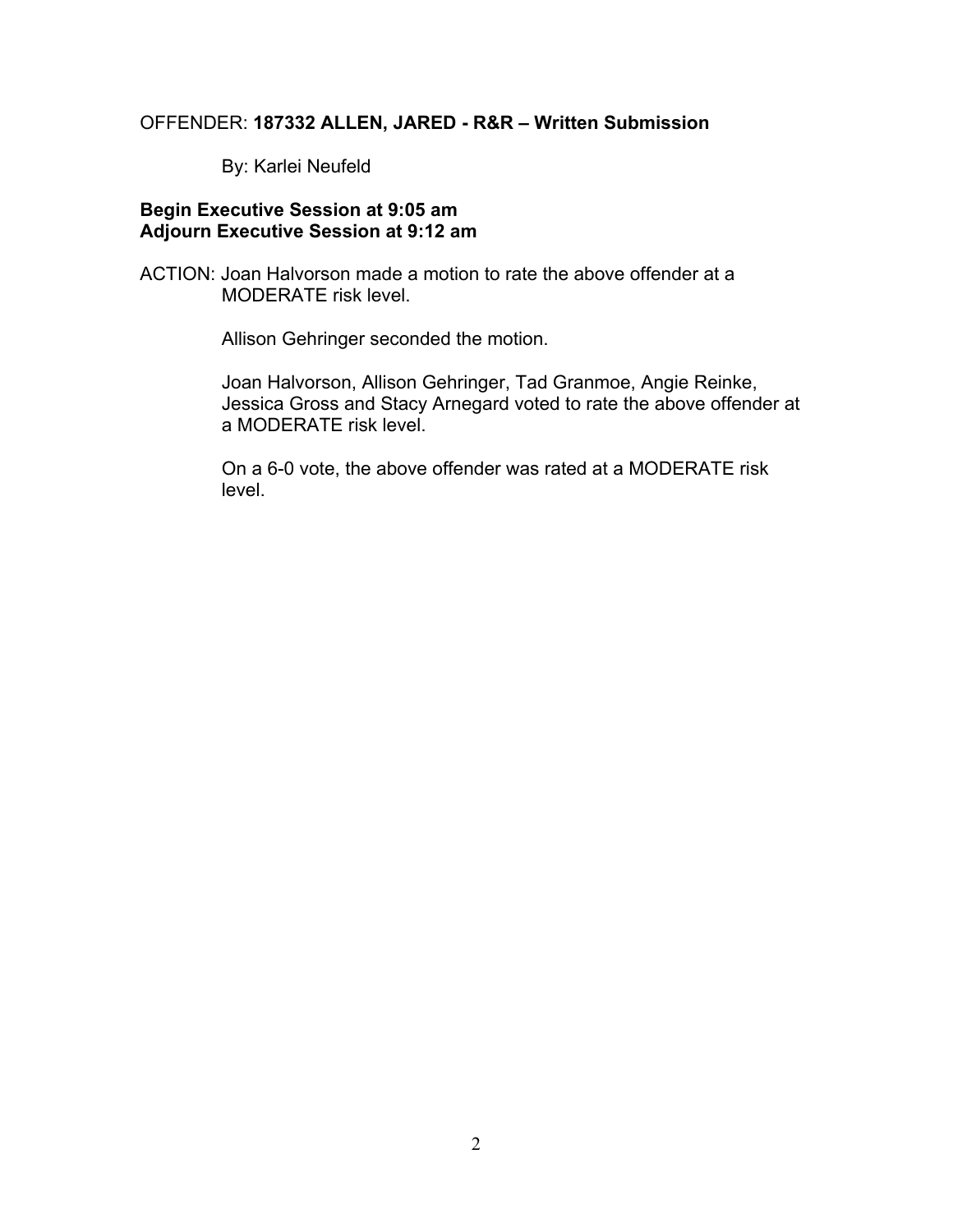#### OFFENDER: **127248 HOLLAND, DARIUS - R&R – Written Submission**

By: Karlei Neufeld

#### **Begin Executive Session at 9:13 am Adjourn Executive Session at 9:28 am**

ACTION: Jessica Gross made a motion to rate the above offender at a LOW risk level.

Stacy Arnegard seconded the motion.

Jessica Gross, Stacy Arnegard, Joan Halvorson, Allison Gehringer, Tad Granmoe and Angie Reinke voted to rate the above offender at a LOW risk level.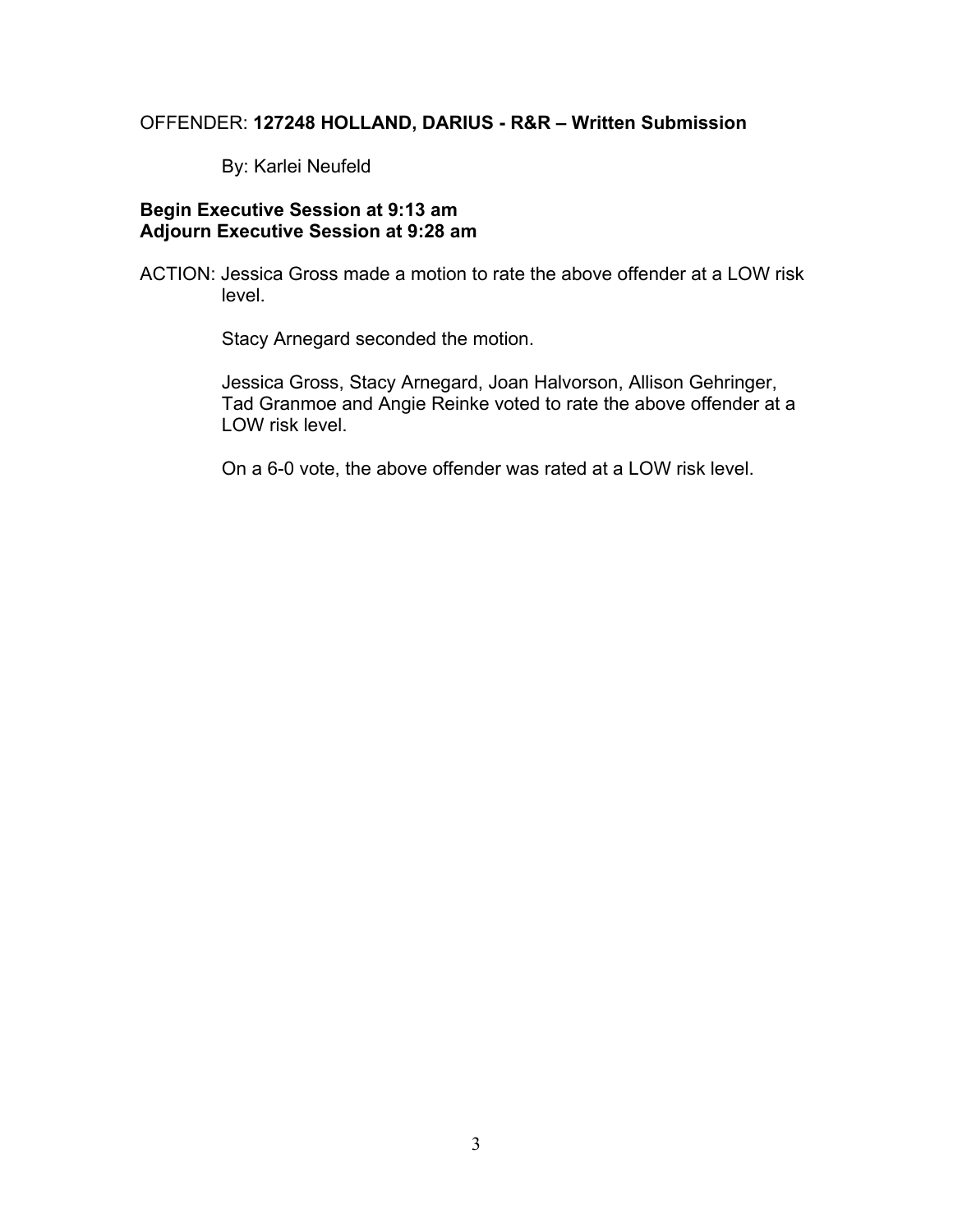## OFFENDER: **176453 MOORE, MICHAEL - R&R – Telephone Conference**

By: Karlei Neufeld

#### **Begin Executive Session at 9:28 am Adjourn Executive Session at 9:45 am**

ACTION: Tad Granmoe made a motion to rate the above offender at a MODERATE risk level.

Joan Halvorson seconded the motion.

Tad Granmoe, Joan Halvorson, Jessica Gross, Stacy Arnegard and Allison Gehringer voted to rate the above offender at a MODERATE risk level.

Angie Reinke voted to rate the above offender at a HIGH risk level.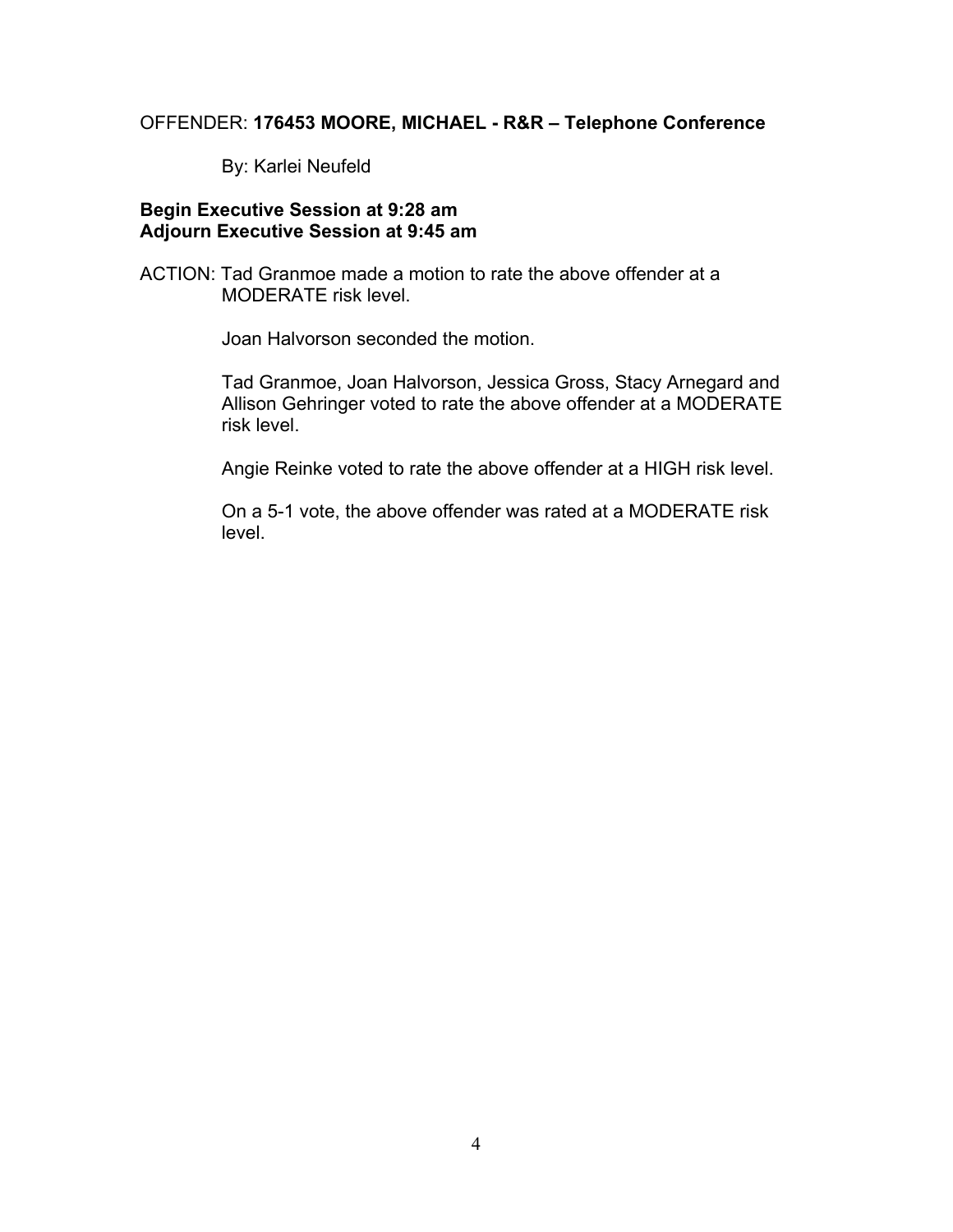## OFFENDER: **134389 LAWRENCE, TROY - Supplement**

By: Stacy Arnegard

## **Begin Executive Session at 9:48 am Adjourn Executive Session at 9:57 am**

ACTION: Stacy Arnegard made a motion to rate the above offender at a HIGH risk level.

Jessica Gross seconded the motion.

Stacy Arnegard, Jessica Gross, Allison Gehringer, Joan Halvorson, Angie Reinke and Tad Granmoe voted to rate the above offender at a HIGH risk level.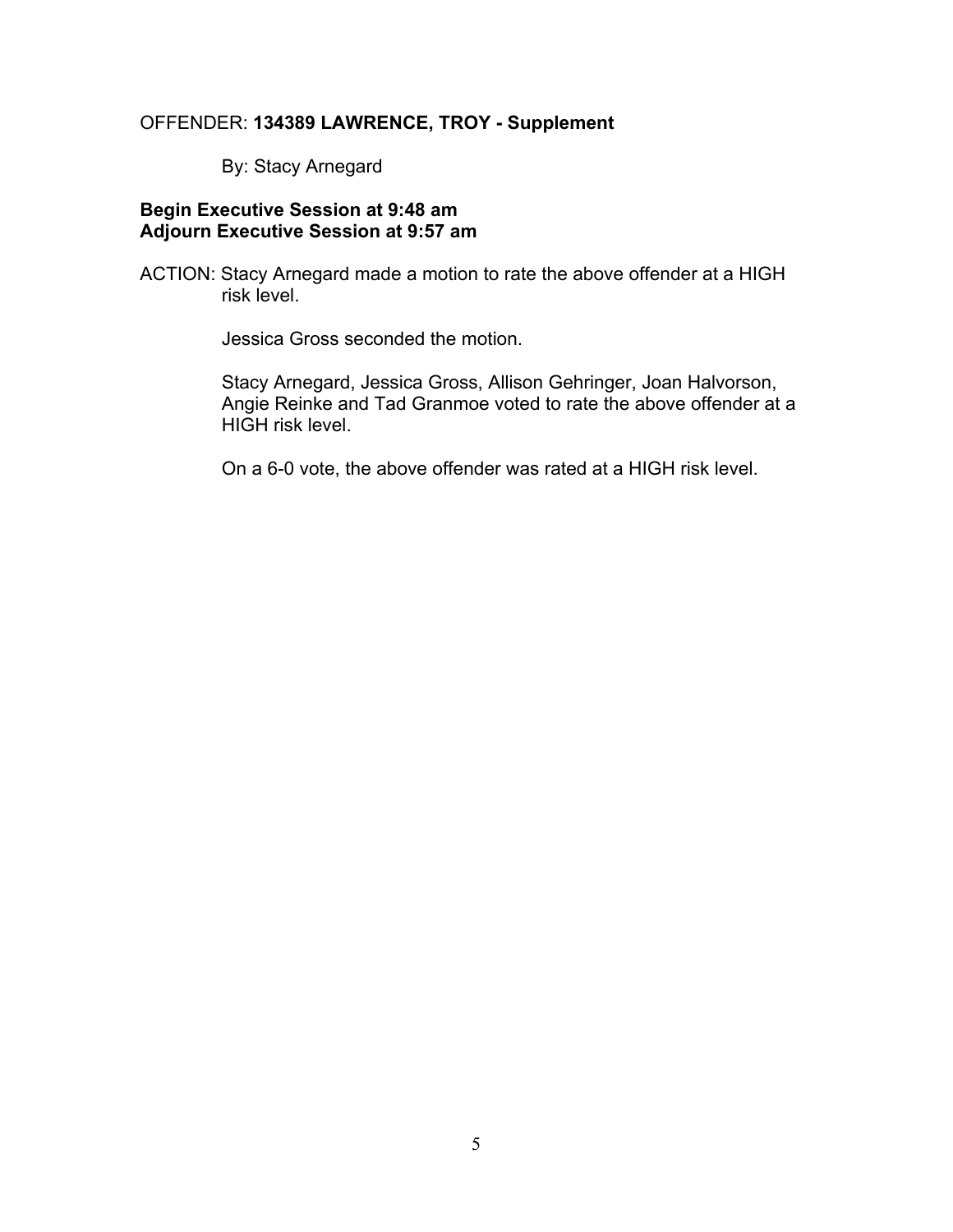## OFFENDER: **215222 LAVALLIE, PATRICK - R&R – Telephone Conference**

By: Karlei Neufeld

## **Begin Executive Session at 10:05 am Adjourn Executive Session at 10:25 am**

ACTION: Joan Halvorson made a motion to rate the above offender at a MODERATE risk level.

Allison Gehringer seconded the motion.

Joan Halvorson, Allison Gehringer, Stacy Arnegard, Jessica Gross, Angie Reinke and Tad Granmoe voted to rate the above offender at a MODERATE risk level.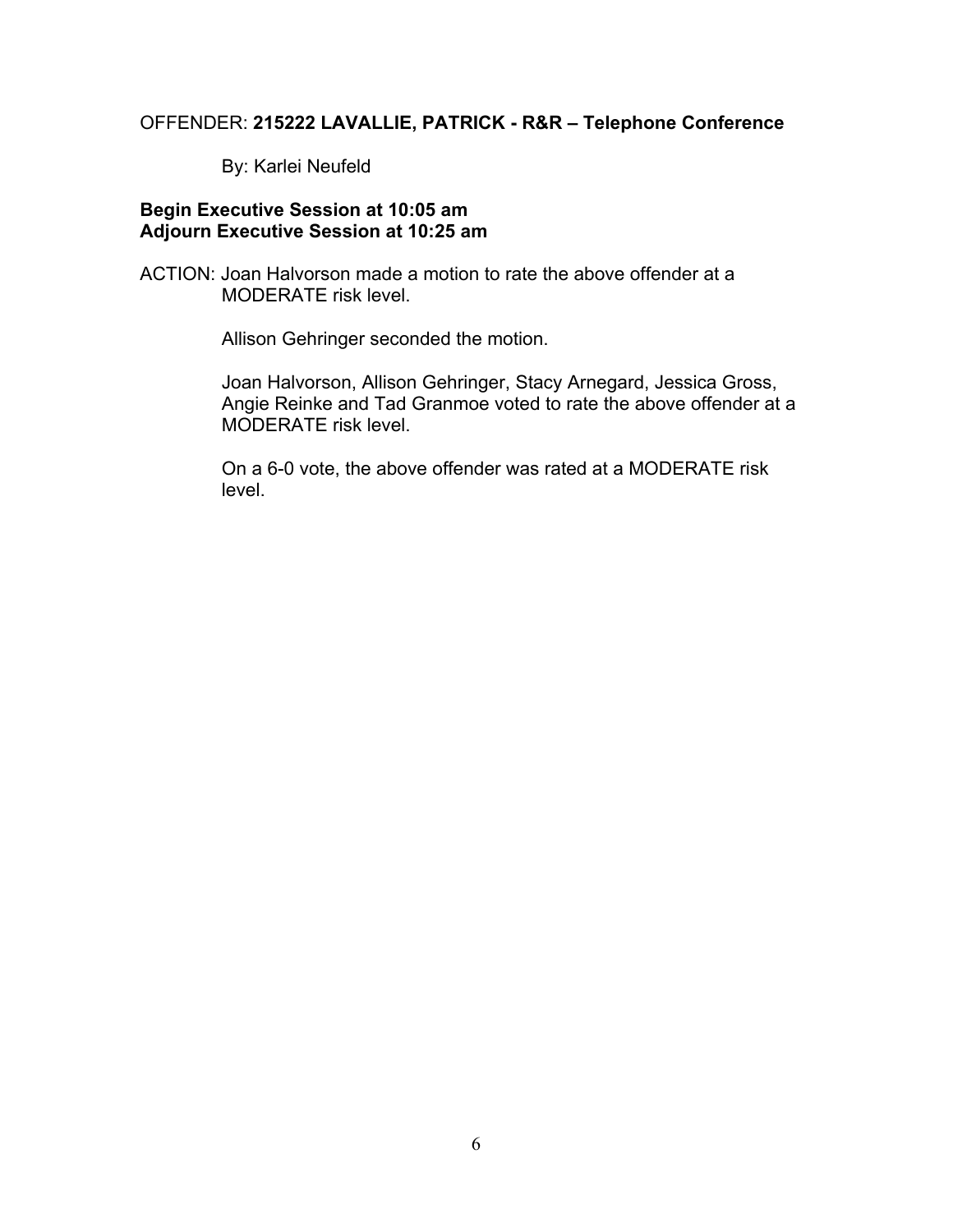## OFFENDER: **209541 HANNA, ZACHARIAH - Supplement**

By: Joan Halvorson

## **Begin Executive Session at 10:26 am Adjourn Executive Session at 10:36 am**

ACTION: Joan Halvorson made a motion to rate the above offender at a LOW risk level.

Allison Gehringer seconded the motion.

Joan Halvorson, Allison Gehringer, Stacy Arnegard, Jessica Gross, Angie Reinke and Tad Granmoe voted to rate the above offender at a LOW risk level.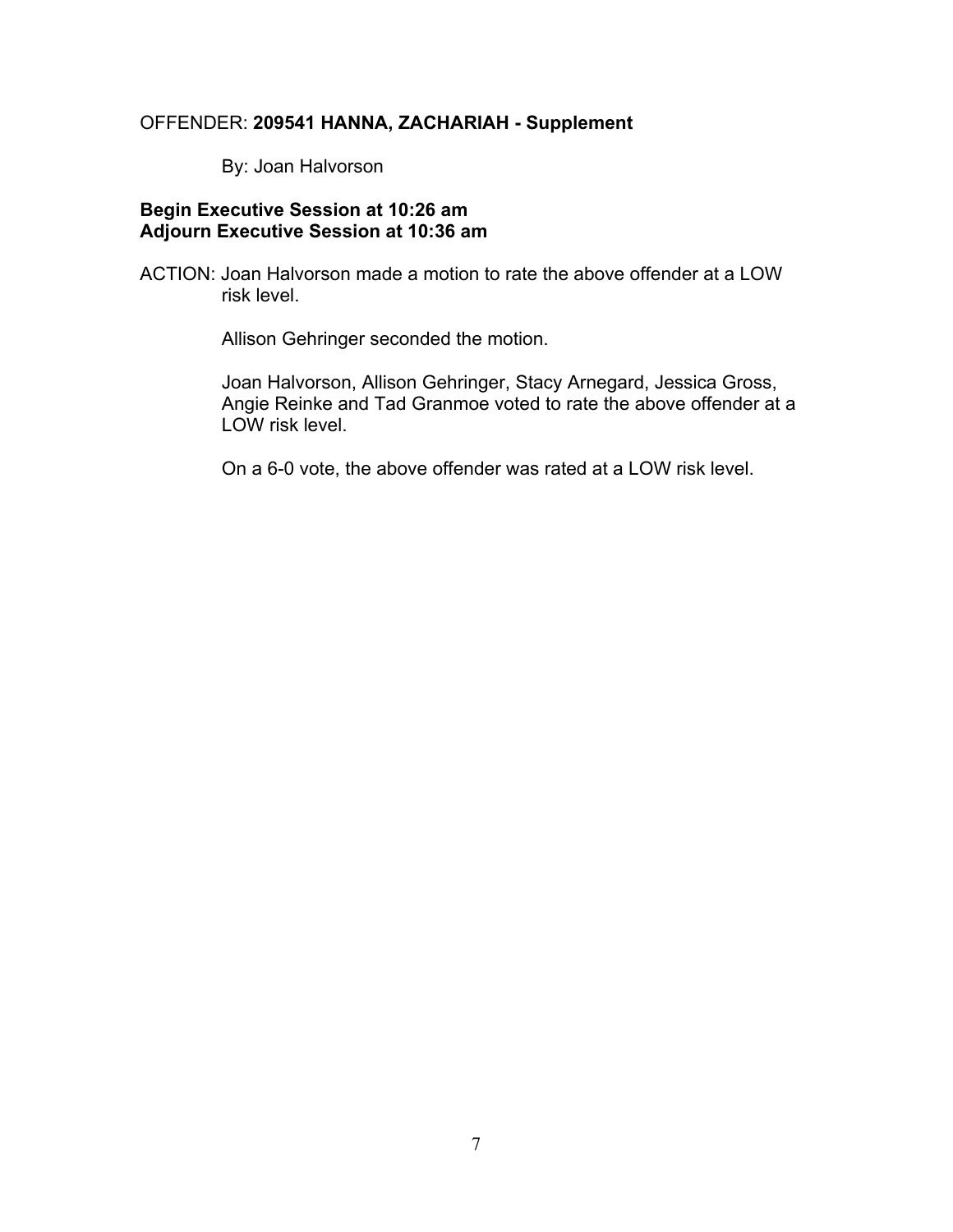## OFFENDER: **166223 PATTERSON, DONOVAN - Supplement**

By: Tad Granmoe

#### **Begin Executive Session at 10:37 am Adjourn Executive Session at 10:42 am**

ACTION: Tad Granmoe made a motion to rate the above offender at a MODERATE risk level.

Stacy Arnegard seconded the motion.

Tad Granmoe, Stacy Arnegard, Angie Reinke, Jessica Gross, Allison Gehringer and Joan Halvorson voted to rate the above offender at a MODERATE risk level.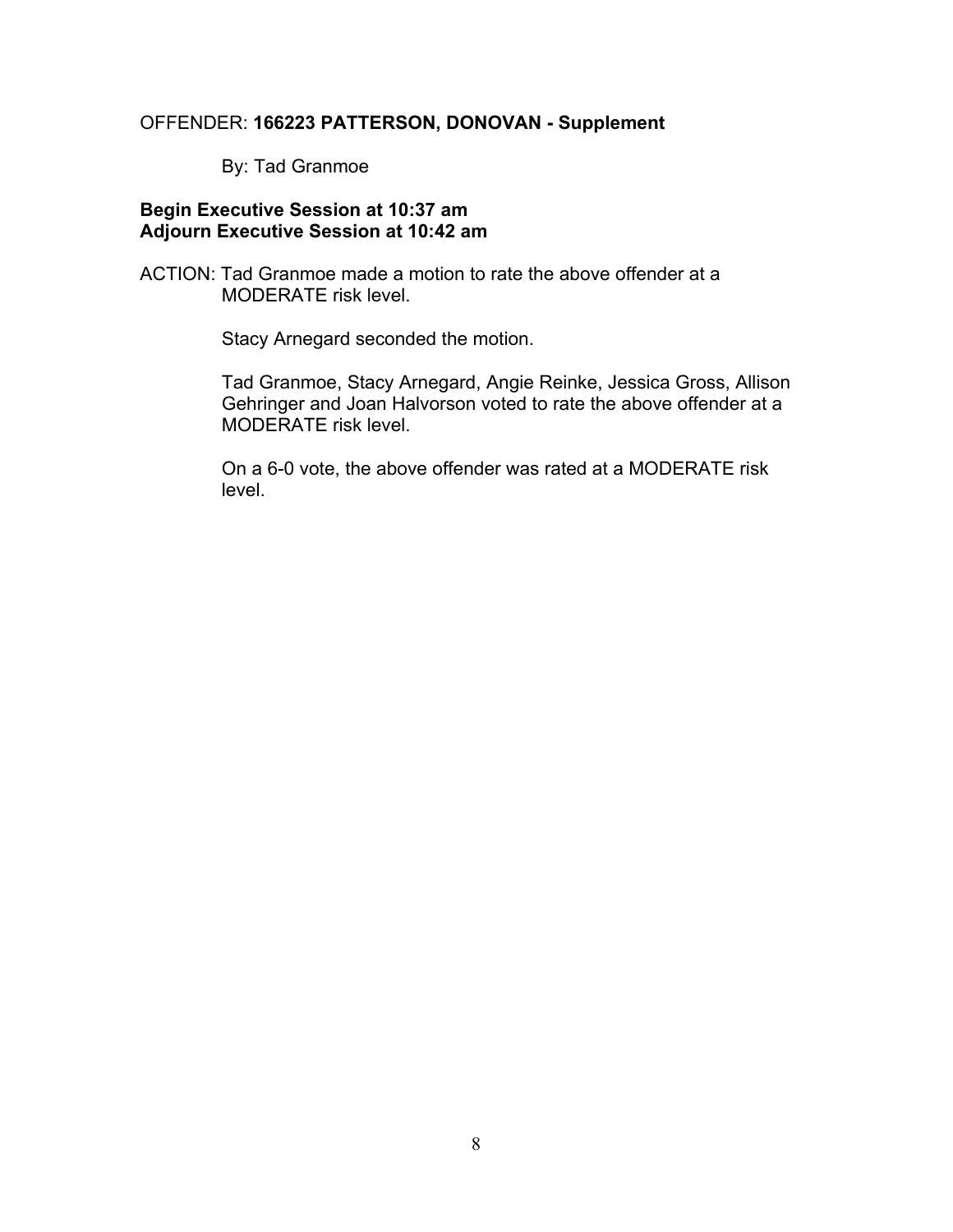#### OFFENDER: **211011 GRIFFIN, AMON - Supplement**

By: Angie Reinke

#### **Begin Executive Session at 10:43 am Adjourn Executive Session at 10:51 am**

ACTION: Angie Reinke made a motion to rate the above offender at a HIGH risk level.

Joan Halvorson seconded the motion.

Tad Granmoe, Jessica Gross, Allison Gehringer, Joan Halvorson and Stacy Arnegard voted to rate the above offender at a MODERATE risk level.

Angie Reinke voted to rate the above offender at a HIGH risk level.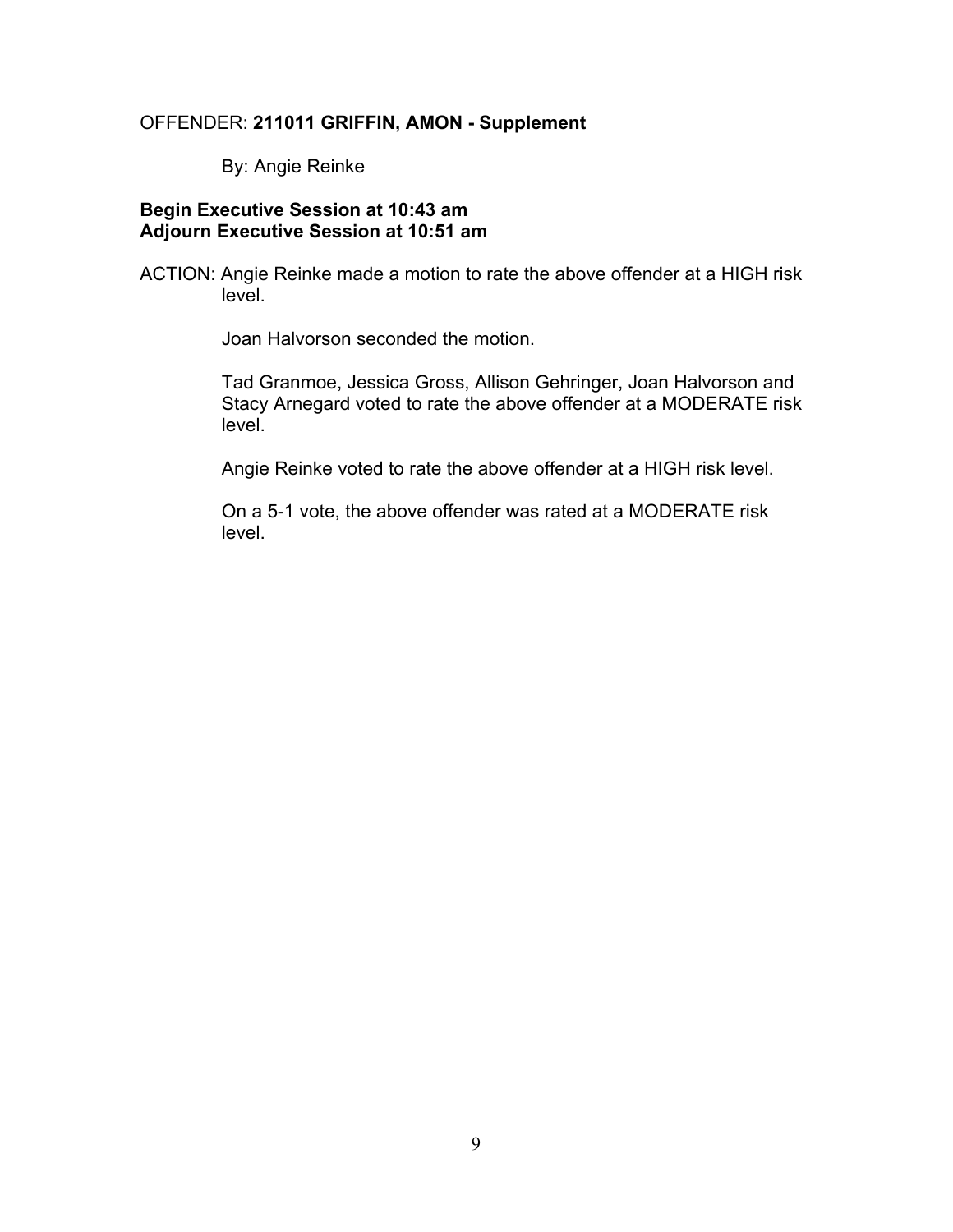#### OFFENDER: **155358 WHITE, KYLE - Supplement**

By: Jessica Gross

#### **Begin Executive Session at 10:53 am Adjourn Executive Session at 11:07 am**

ACTION: Jessica Gross made a motion to rate the above offender at a MODERATE risk level.

Allison Gehringer seconded the motion.

Jessica Gross, Allison Gehringer, Joan Halvorson, Stacy Arnegard, Tad Granmoe and Angie Reinke voted to rate the above offender at a MODERATE risk level.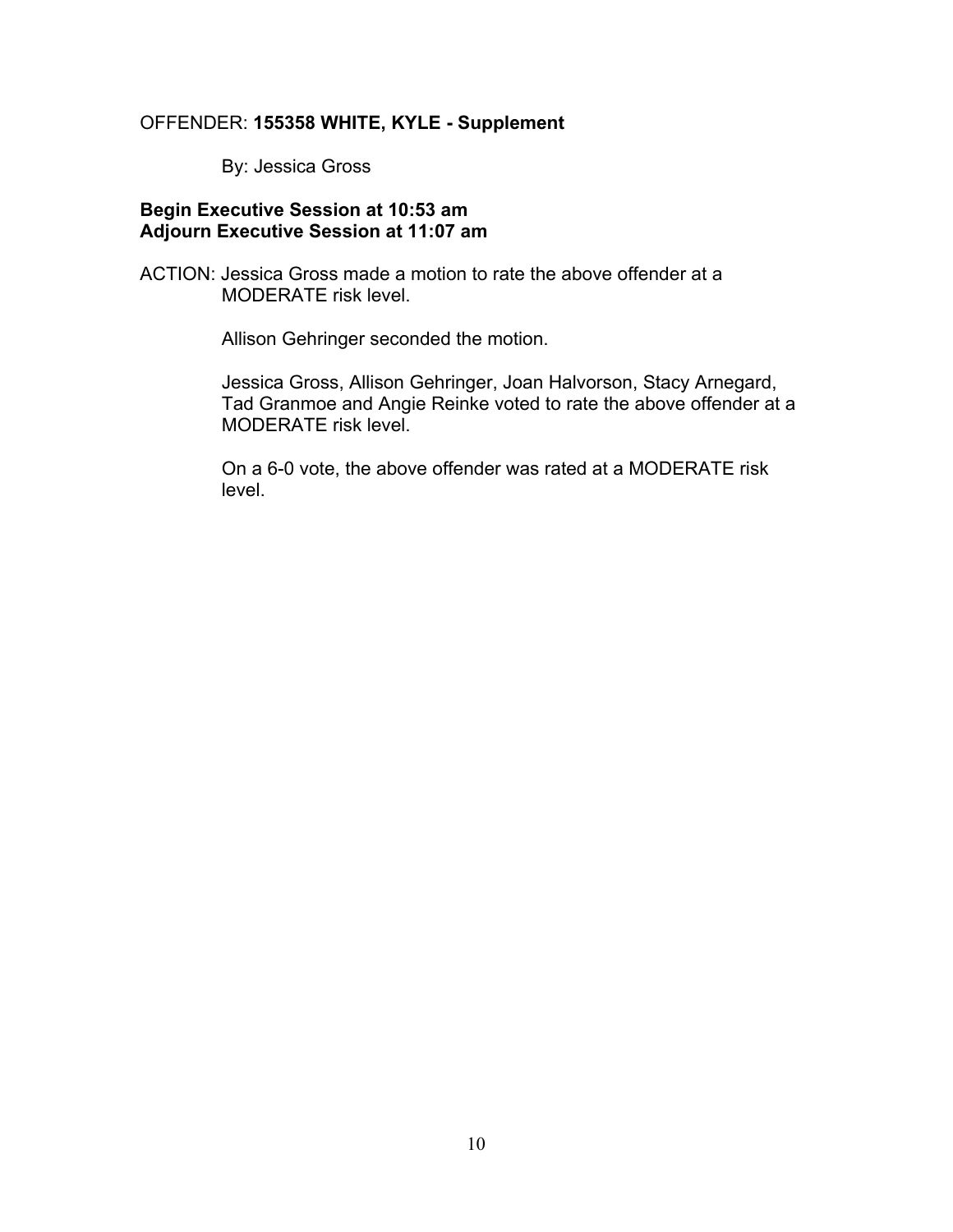#### OFFENDER: **214398 ABPLANALP, BOBBY - R&R – Telephone Conference**

By: Karlei Neufeld

## **Begin Executive Session at 11:08 am Adjourn Executive Session at 11:18 am**

ACTION: Joan Halvorson made a motion to rate the above offender at a LOW risk level.

Jessica Gross seconded the motion.

Joan Halvorson, Jessica Gross, Allison Gehringer, Stacy Arnegard, Tad Granmoe and Angie Reinke voted to rate the above offender at a LOW risk level.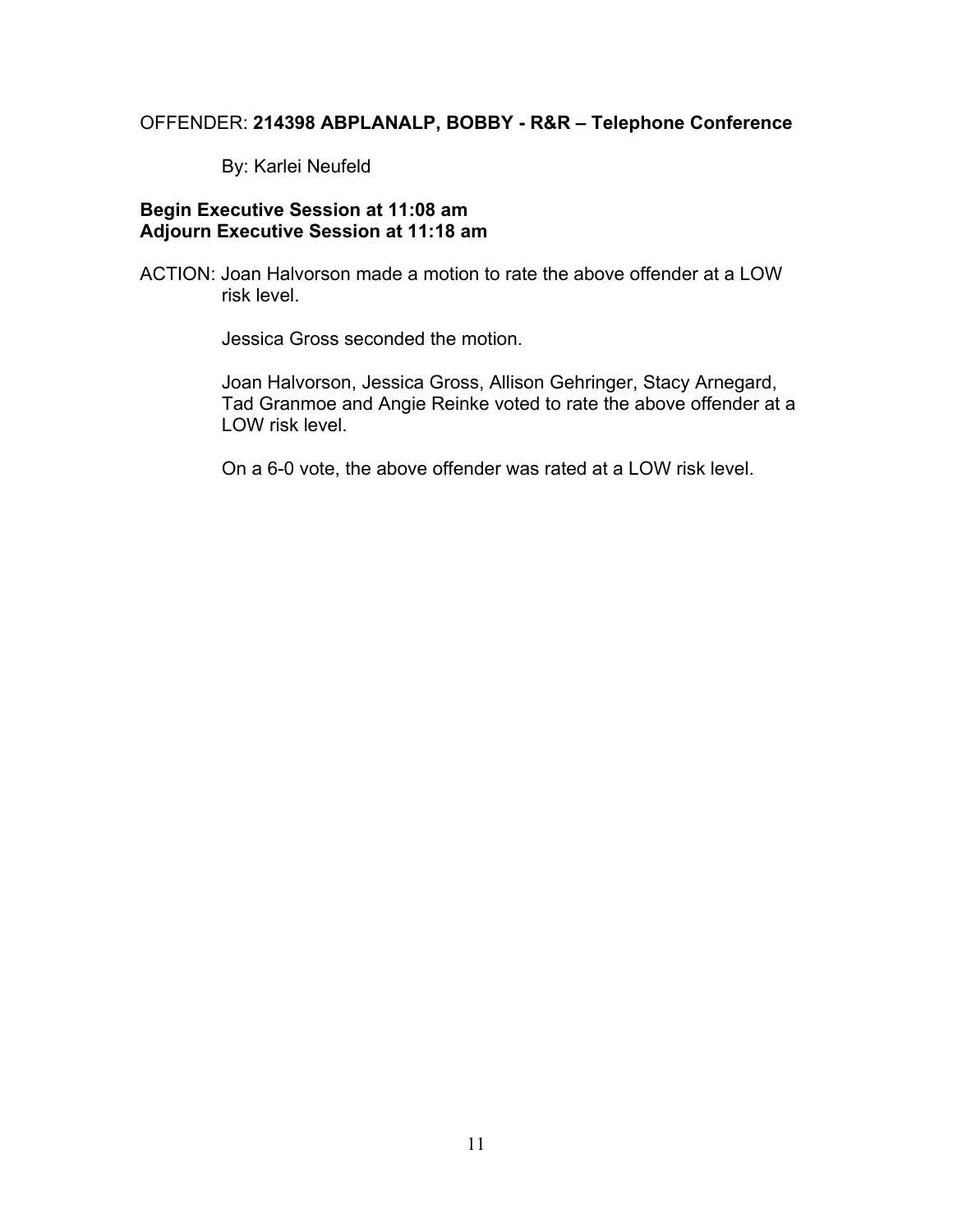## OFFENDER: **208059 KENMILLE, CAM - New Assessment**

By: Allison Gehringer

#### **Begin Executive Session at 11:19 am Adjourn Executive Session at 11:29 am**

ACTION: Allison Gehringer made a motion to rate the above offender at a HIGH risk level.

Jessica Gross seconded the motion.

Allison Gehringer, Jessica Gross, Joan Halvorson, Stacy Arnegard, Tad Granmoe and Angie Reinke voted to rate the above offender at a HIGH risk level.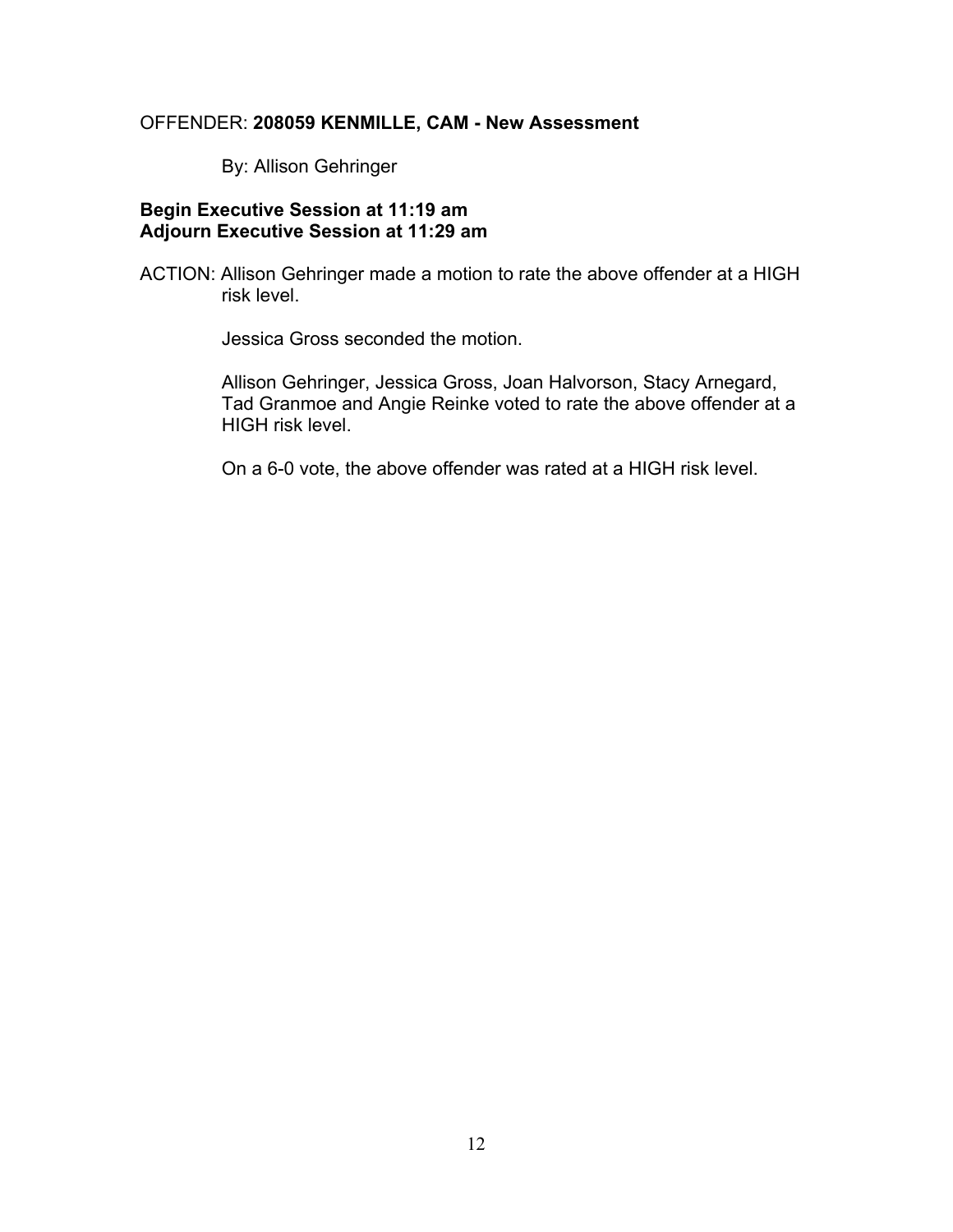## OFFENDER: **253565 SCHENFISCH, BRYTON - R&R – Telephone Conference**

By: Karlei Neufeld

#### **Begin Executive Session at 11:29 am Adjourn Executive Session at 11:49 am**

ACTION: Joan Halvorson made a motion to rate the above offender at a MODERATE risk level.

Allison Gehringer seconded the motion.

Joan Halvorson, Allison Gehringer, Jessica Gross, Stacy Arnegard, Tad Granmoe and Angie Reinke voted to rate the above offender at a MODERATE risk level.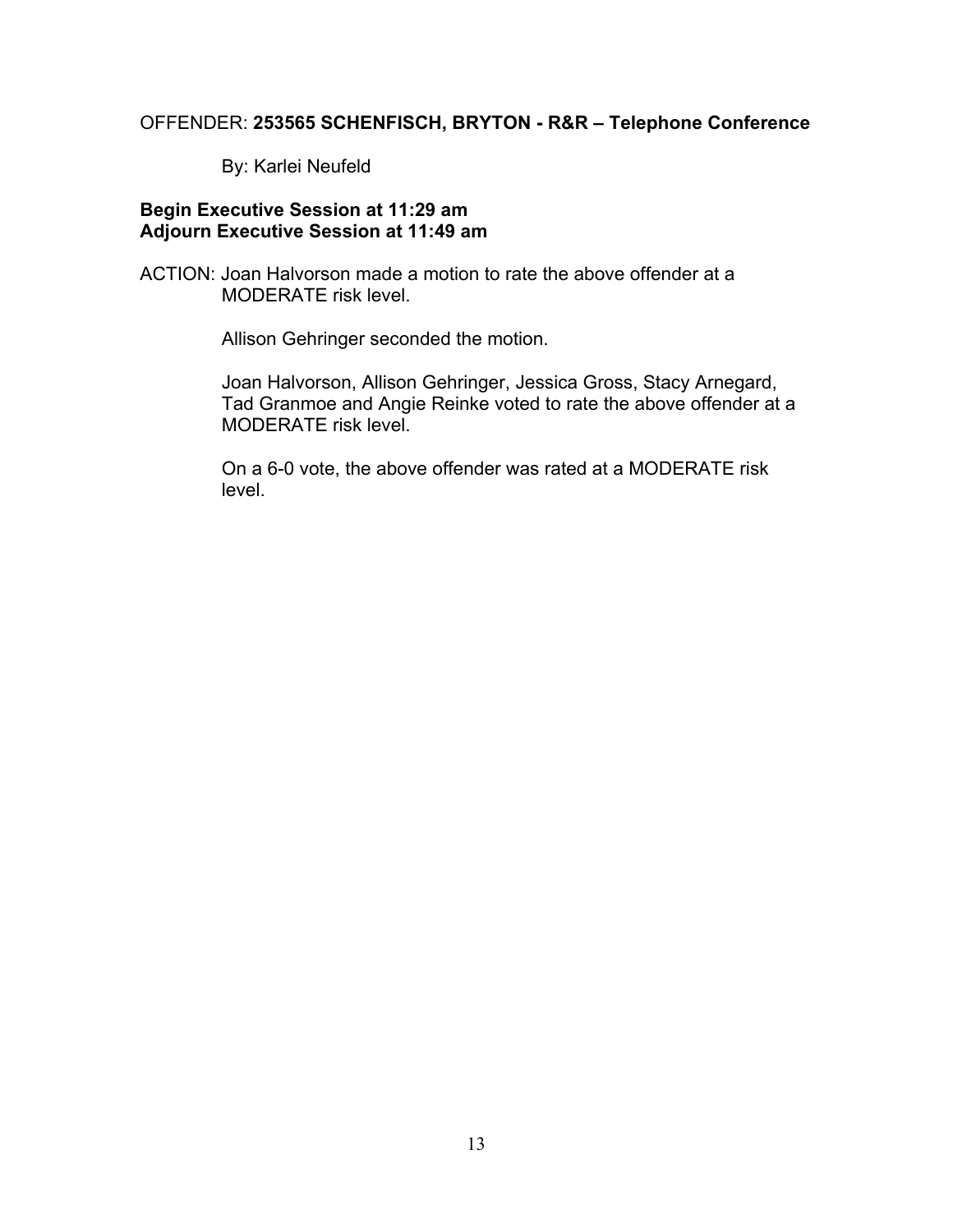#### OFFENDER: **259795 BAZILE, MACKENZY - New Assessment**

By: Tad Granmoe

## **Begin Executive Session at 11:50 am Adjourn Executive Session at 11:59 am**

ACTION: Tad Granmoe made a motion to rate the above offender at a LOW risk level.

Jessica Gross seconded the motion.

Tad Granmoe, Jessica Gross, Allison Gehringer, Joan Halvorson, Stacy Arnegard and Angie Reinke voted to rate the above offender at a LOW risk level.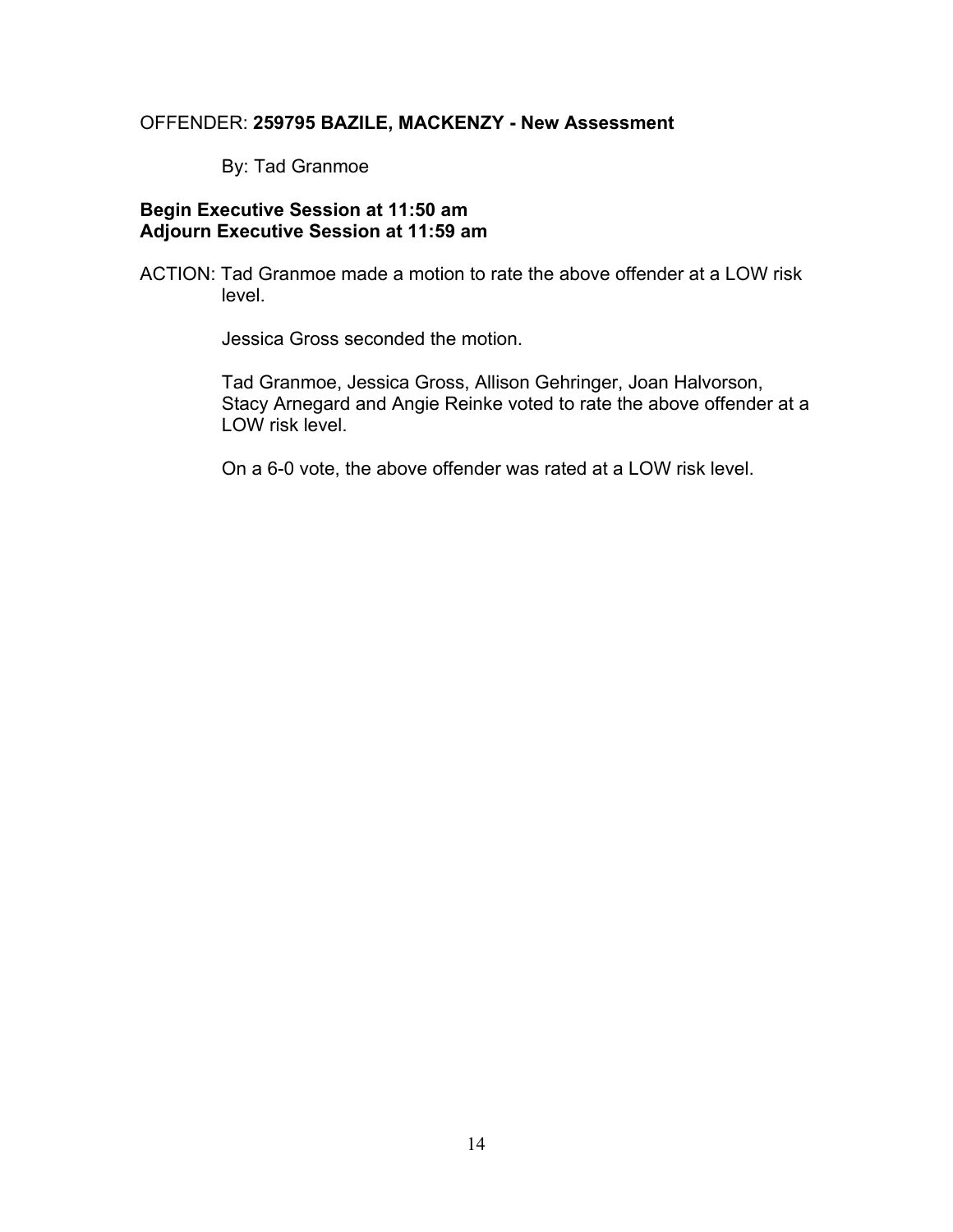## OFFENDER: **263347 SCHMIDT, JAMIE - R&R – Telephone Conference**

By: Karlei Neufeld

#### **Begin Executive Session at 12:01 pm Adjourn Executive Session at 12:28 pm**

ACTION: Joan Halvorson made a motion to rate the above offender at a MODERATE risk level.

Allison Gehringer seconded the motion.

Joan Halvorson, Allison Gehringer, Stacy Arnegard, Jessica Gross, Tad Granmoe and Angie Reinke voted to rate the above offender at a MODERATE risk level.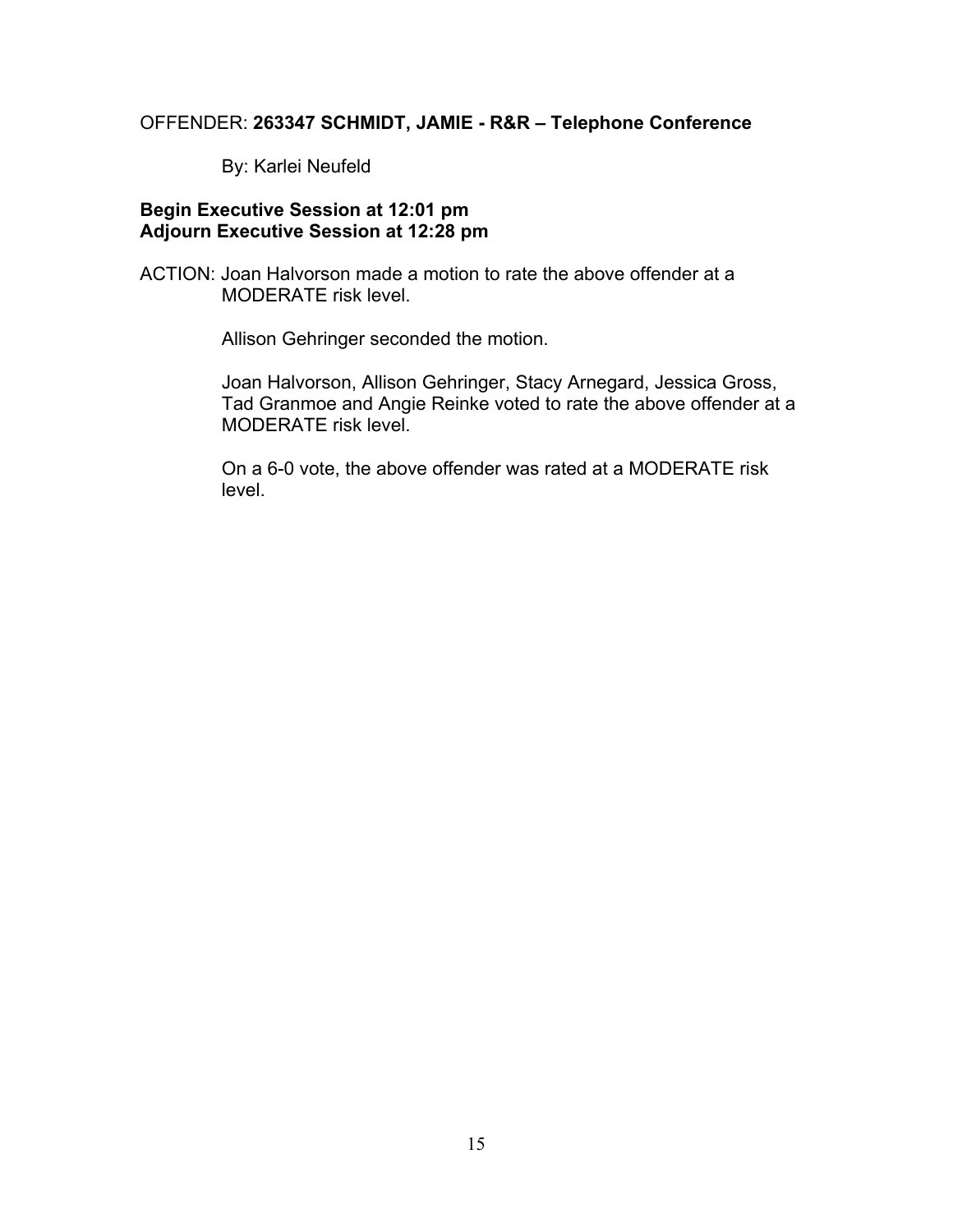#### OFFENDER: **272534 BARNEY, FREDRICK - New Assessment**

By: Joan Halvorson

#### **Begin Executive Session at 1:17 pm Adjourn Executive Session at 1:19 pm**

ACTION: Joan Halvorson made a motion to rate the above offender at a LOW risk level.

Jessica Gross seconded the motion.

Joan Halvorson, Jessica Gross, Allison Gehringer, Stacy Arnegard, Tad Granmoe and Angie Reinke voted to rate the above offender at a LOW risk level.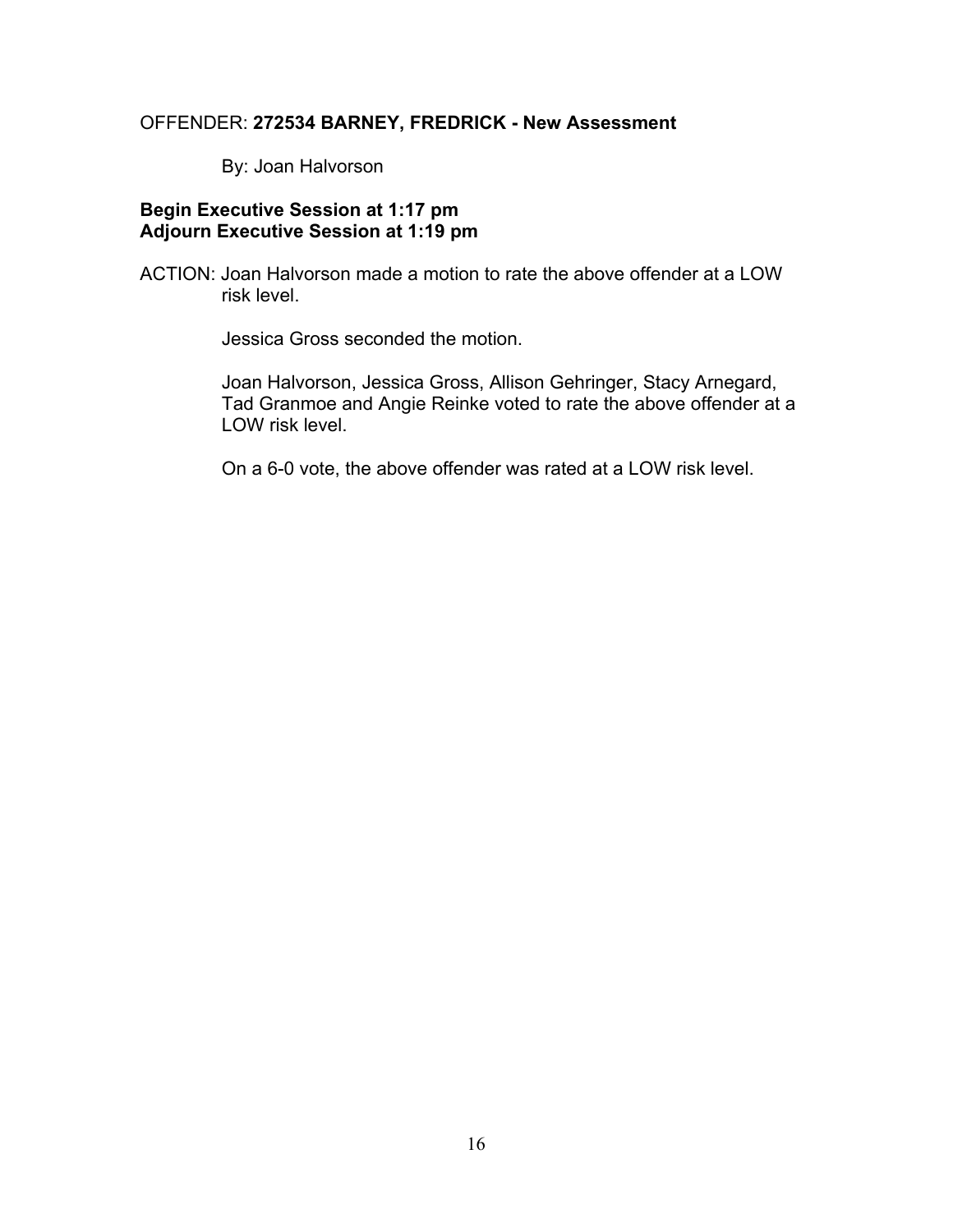#### OFFENDER: **268200 VANNATTA, ROBERT - New Assessment**

By: Stacy Arnegard

## **Begin Executive Session at 1:20 pm Adjourn Executive Session at 1:22 pm**

ACTION: Stacy Arnegard made a motion to rate the above offender at a LOW risk level.

Angie Reinke seconded the motion.

Stacy Arnegard, Angie Reinke, Jessica Gross, Allison Gehringer, Joan Halvorson and Tad Granmoe voted to rate the above offender at a LOW risk level.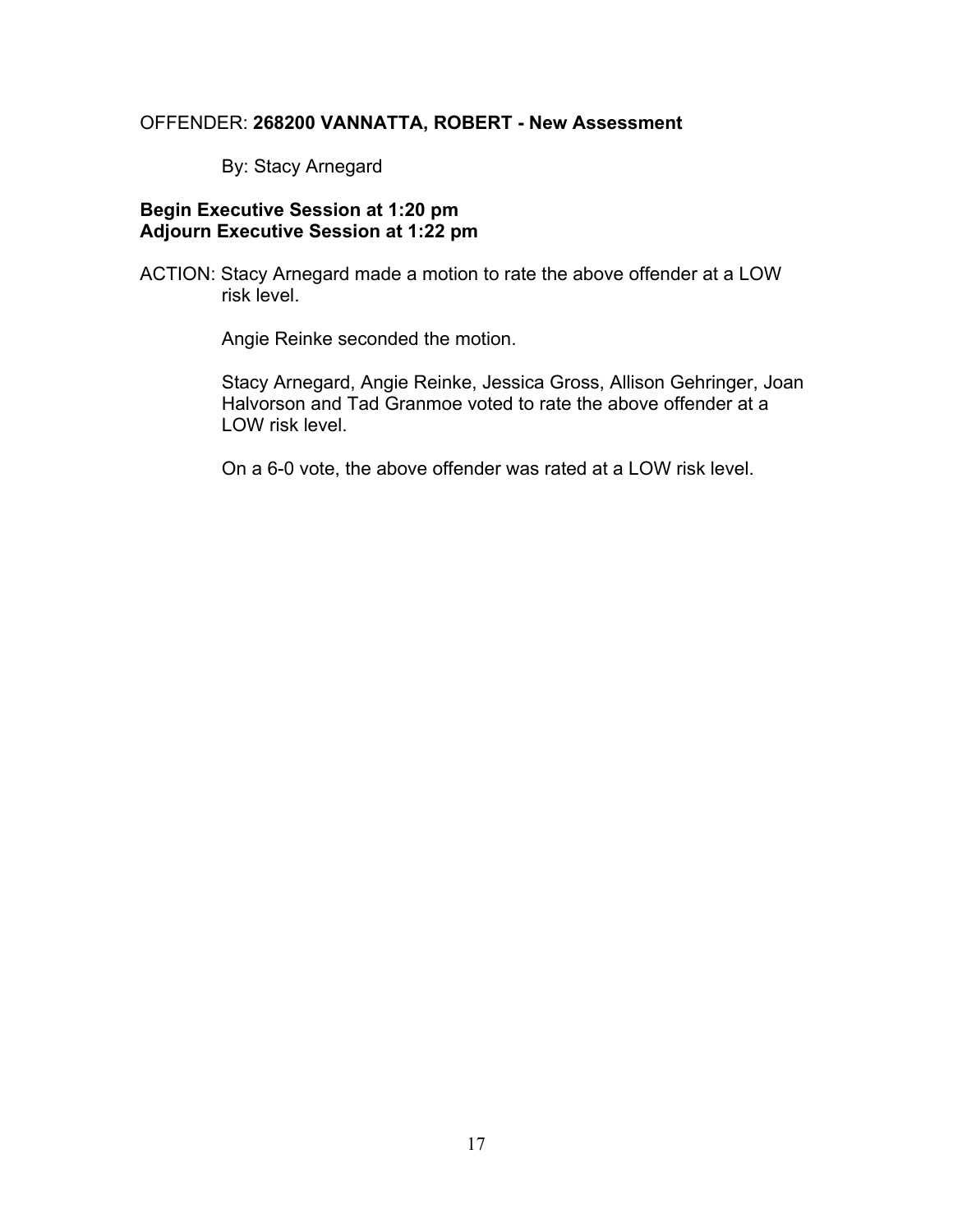#### OFFENDER: **267239 HUSTON, KATRINA - New Assessment**

By: Angie Reinke

#### **Begin Executive Session at 1:22 pm Adjourn Executive Session at 1:31 pm**

ACTION: Angie Reinke made a motion to rate the above offender at a LOW risk level.

Allison Gehringer seconded the motion.

Angie Reinke, Allison Gehringer, Stacy Arnegard, Jessica Gross, Joan Halvorson and Tad Granmoe voted to rate the above offender at a LOW risk level.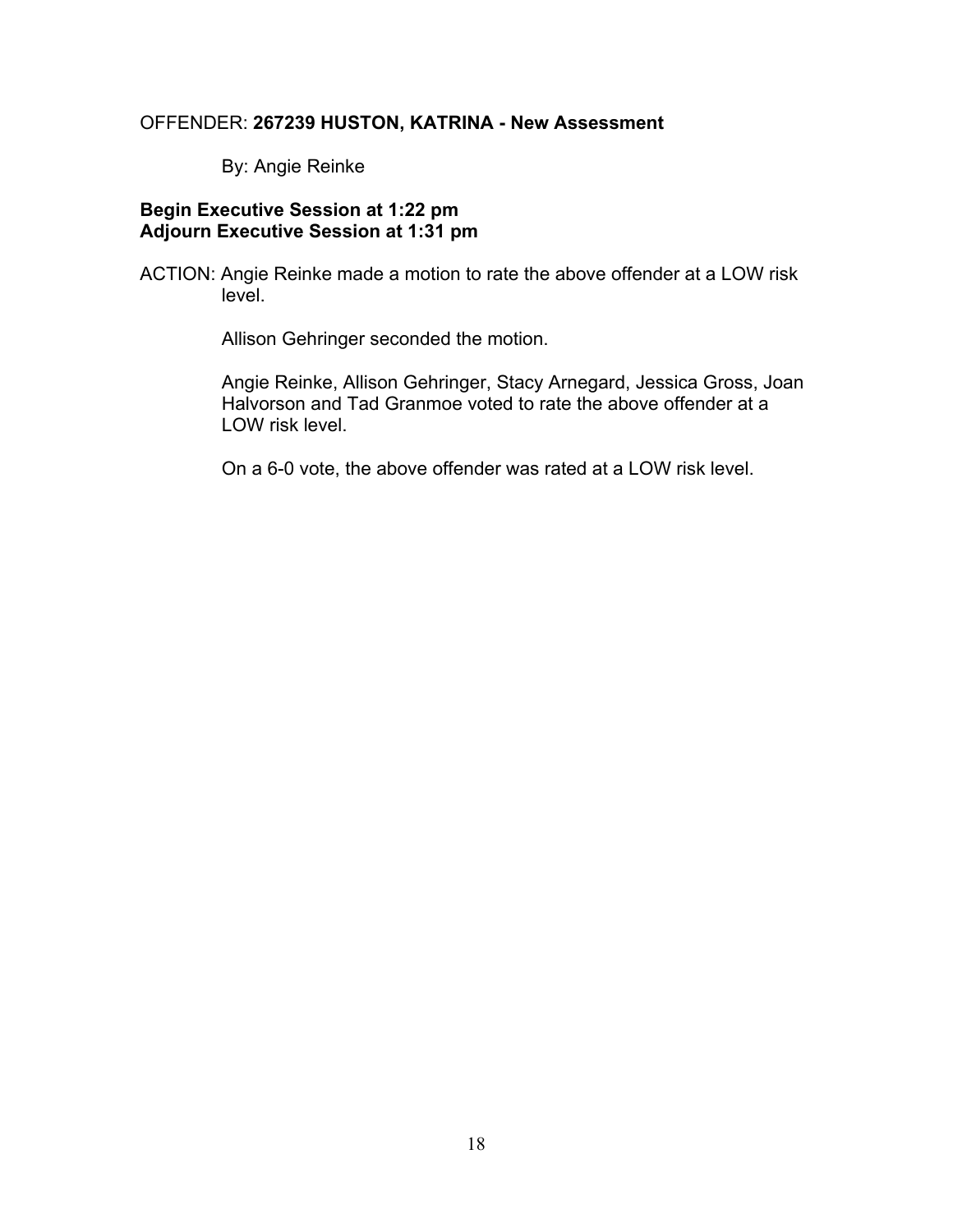#### OFFENDER: **274728 KIRSCH, NICHOLAS - New Assessment**

By: Allison Gehringer

#### **Begin Executive Session at 1:31 pm Adjourn Executive Session at 1:37 pm**

ACTION: Allison Gehringer made a motion to rate the above offender at a LOW risk level.

Joan Halvorson seconded the motion.

Allison Gehringer, Joan Halvorson, Angie Reinke, Stacy Arnegard, Jessica Gross and Tad Granmoe voted to rate the above offender at a LOW risk level.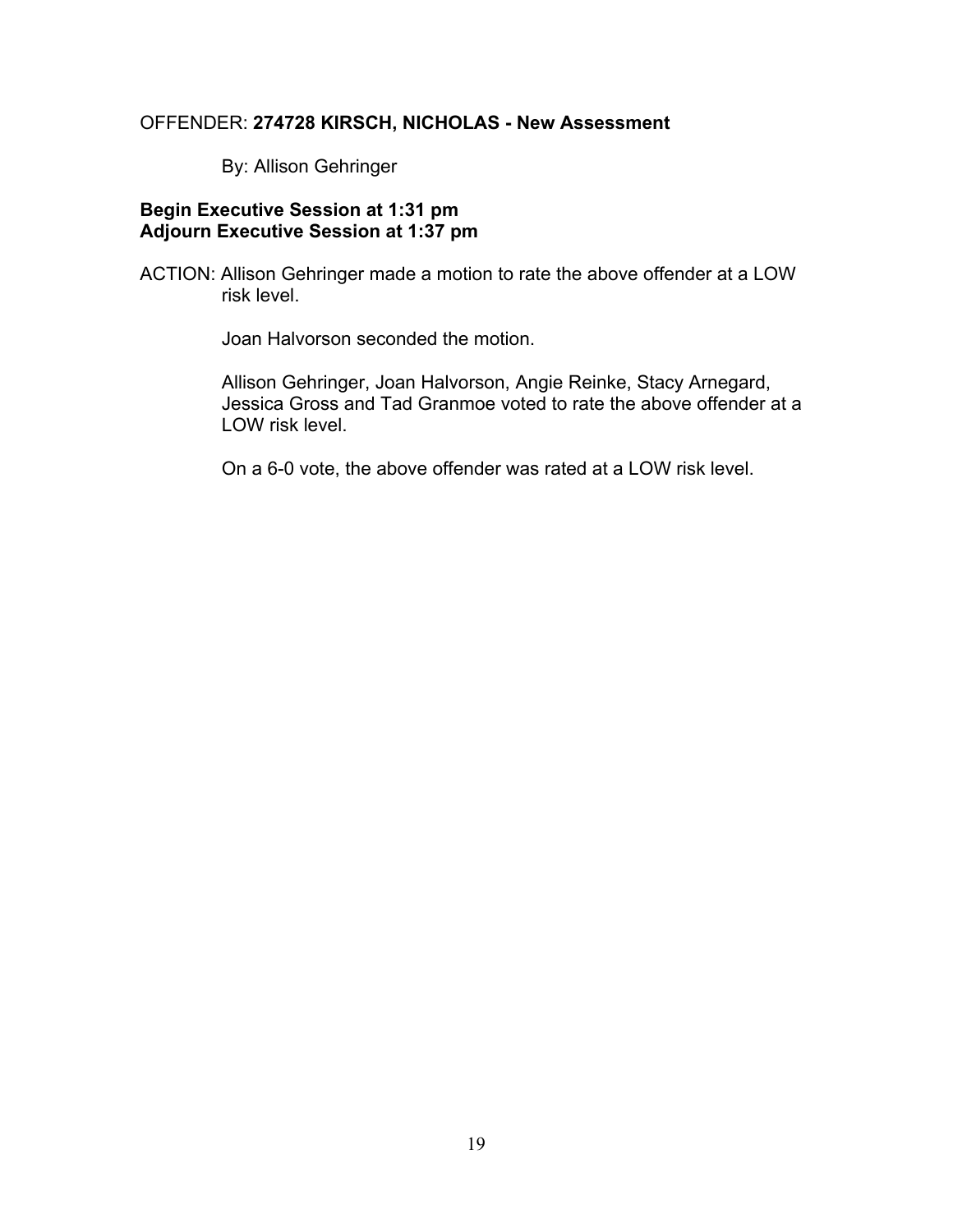#### OFFENDER: **275284 CARDENAS, LUIS - New Assessment**

By: Joan Halvorson

#### **Begin Executive Session at 1:38 pm Adjourn Executive Session at 1:50 pm**

ACTION: Joan Halvorson made a motion to rate the above offender at a MODERATE risk level.

Jessica Gross seconded the motion.

Joan Halvorson, Jessica Gross, Allison Gehringer, Angie Reinke, Stacy Arnegard and Tad Granmoe voted to rate the above offender at a MODERATE risk level.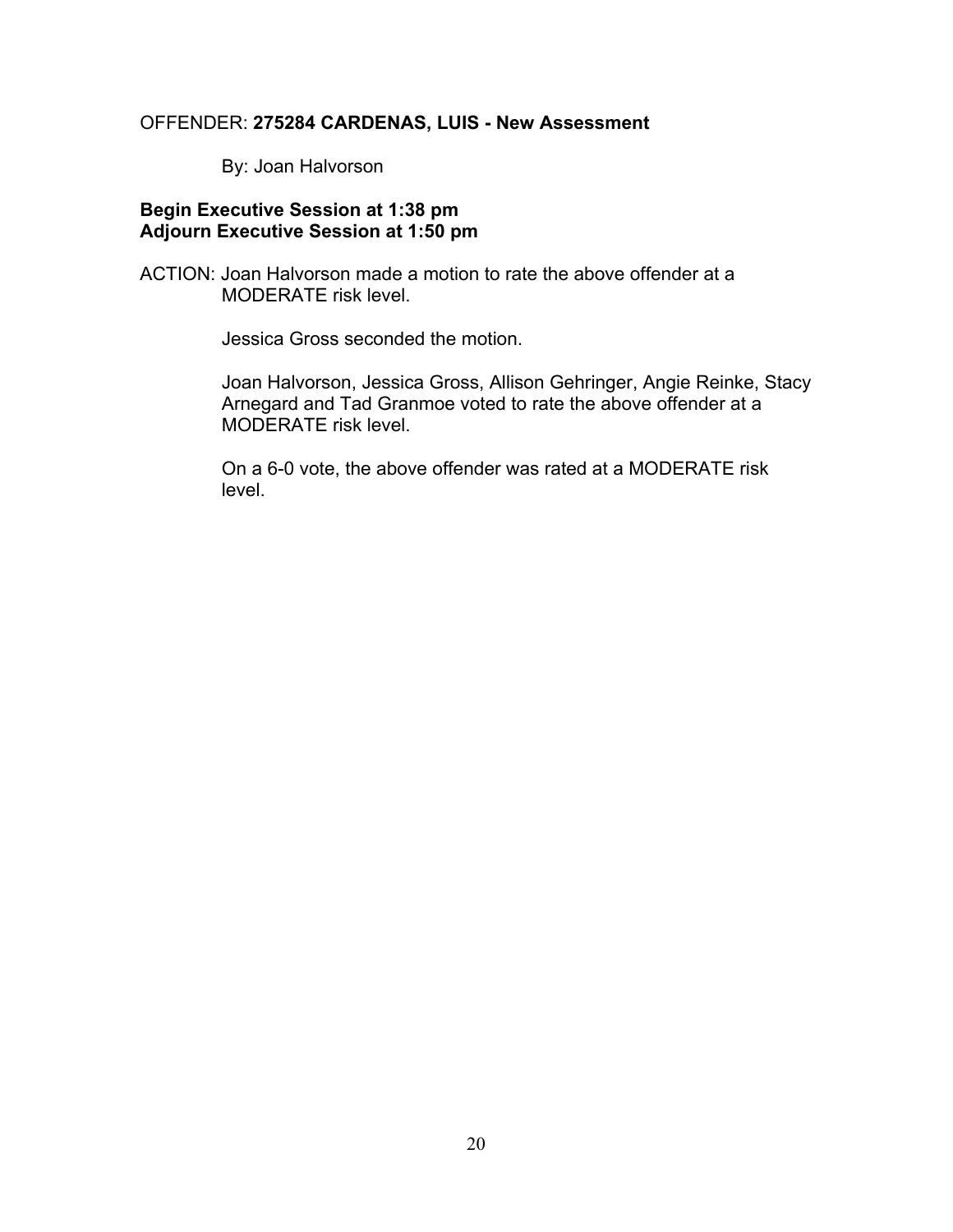#### OFFENDER: **271532 HELSETH, JUSTIN - New Assessment**

By: Tad Granmoe

#### **Begin Executive Session at 1:50 pm Adjourn Executive Session at 1:55 pm**

ACTION: Tad Granmoe made a motion to rate the above offender at a MODERATE risk level.

Allison Gehringer seconded the motion.

Tad Granmoe, Allison Gehringer, Jessica Gross and Stacy Arnegard voted to rate the above offender at a MODERATE risk level.

Angie Reinke and Joan Halvorson voted to rate the above offender at a LOW risk level.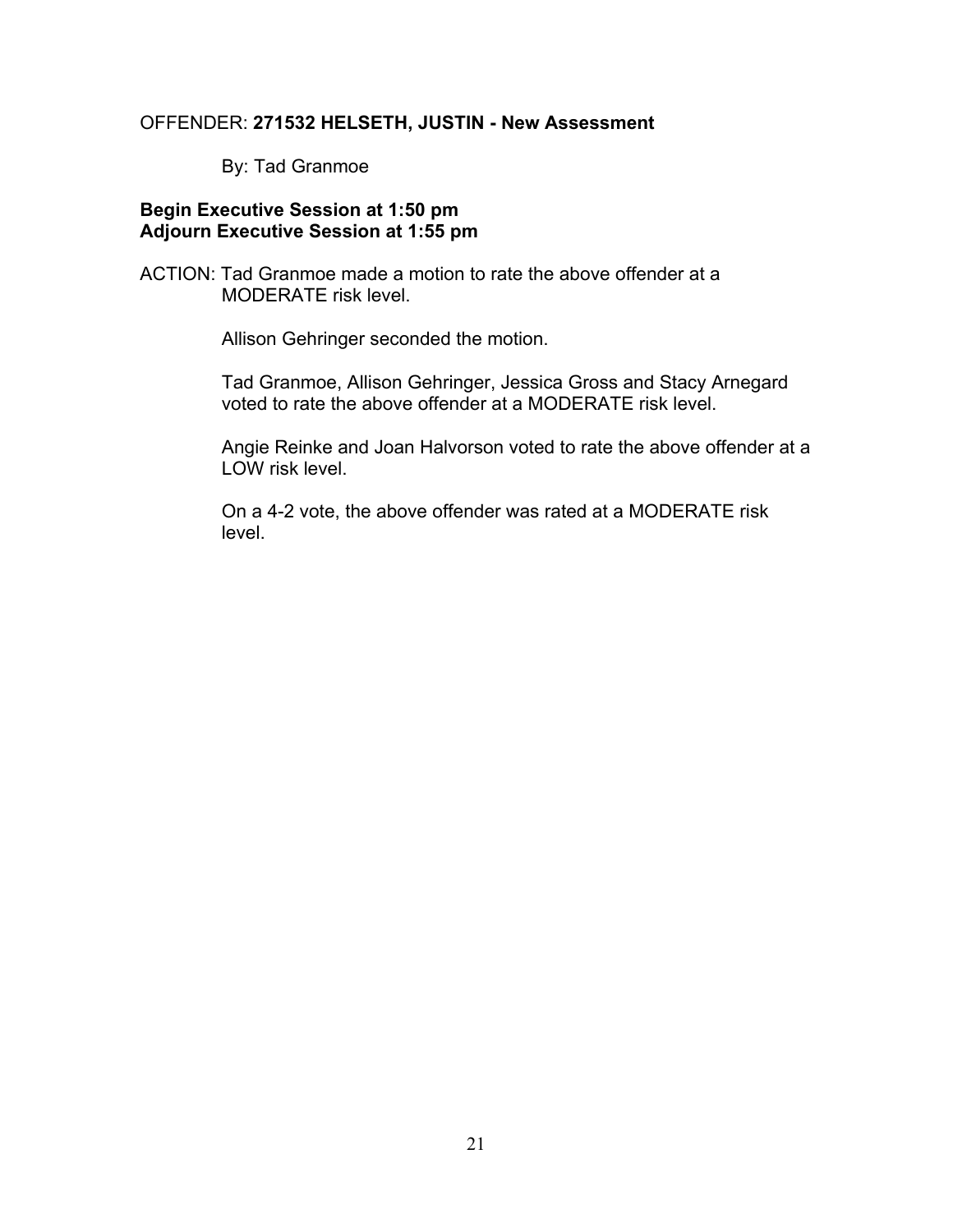## OFFENDER: **266663 MALLEA, CHRISTOPHER - New Assessment**

By: Jessica Gross

#### **Begin Executive Session at 1:56 pm Adjourn Executive Session at 2:03 pm**

ACTION: Jessica Gross made a motion to rate the above offender at a LOW risk level.

Allison Gehringer seconded the motion.

Jessica Gross, Allison Gehringer, Joan Halvorson, Stacy Arnegard, Tad Granmoe and Angie Reinke voted to rate the above offender at a LOW risk level.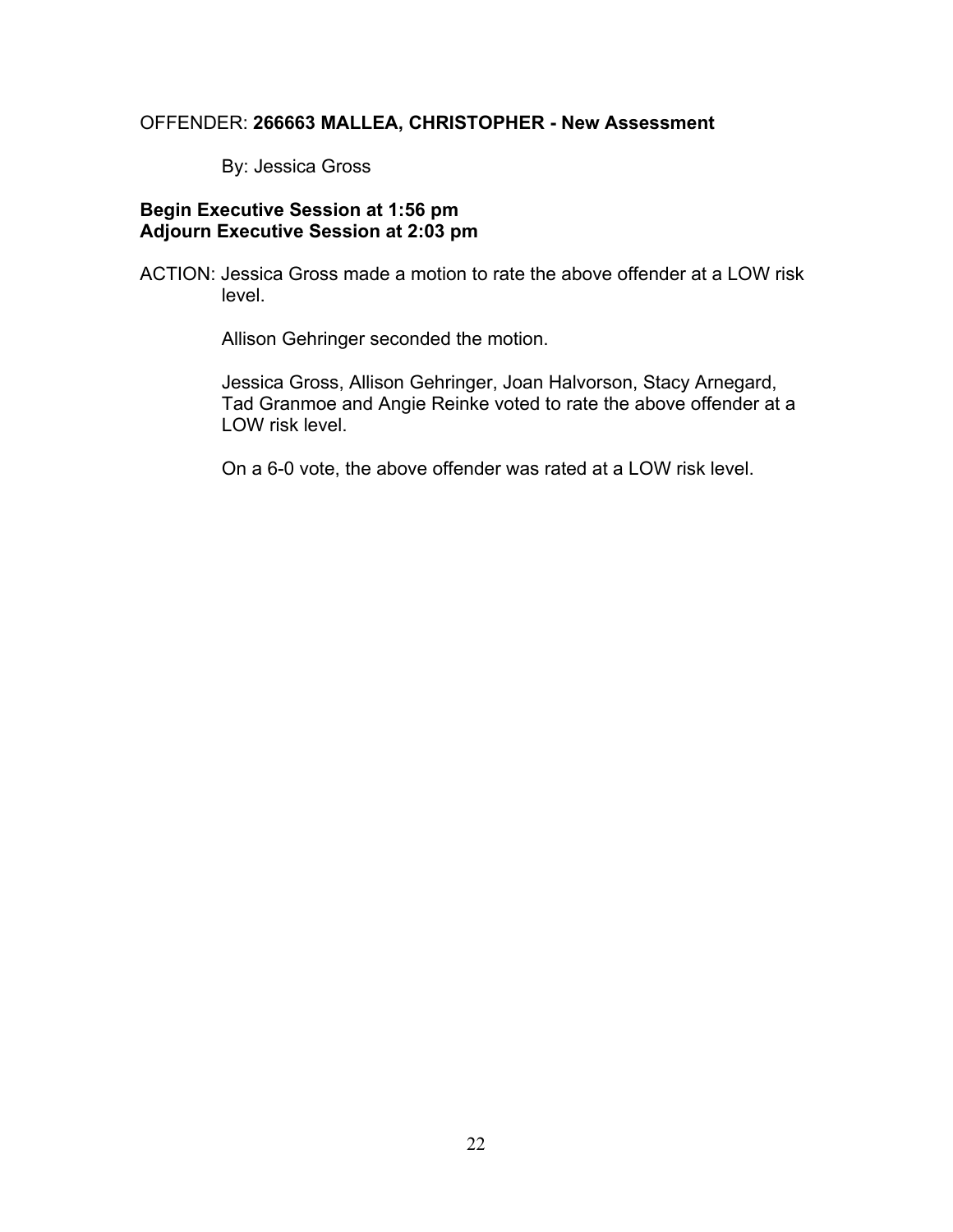## OFFENDER: **140198 HALL, BRANDON - New Assessment**

By: Stacy Arnegard

## **Begin Executive Session at 2:04 pm Adjourn Executive Session at 2:06 pm**

ACTION: Stacy Arnegard made a motion to rate the above offender at a LOW risk level.

Joan Halvorson seconded the motion.

Stacy Arnegard, Joan Halvorson, Jessica Gross, Allison Gehringer, Tad Granmoe and Angie Reinke voted to rate the above offender at a LOW risk level.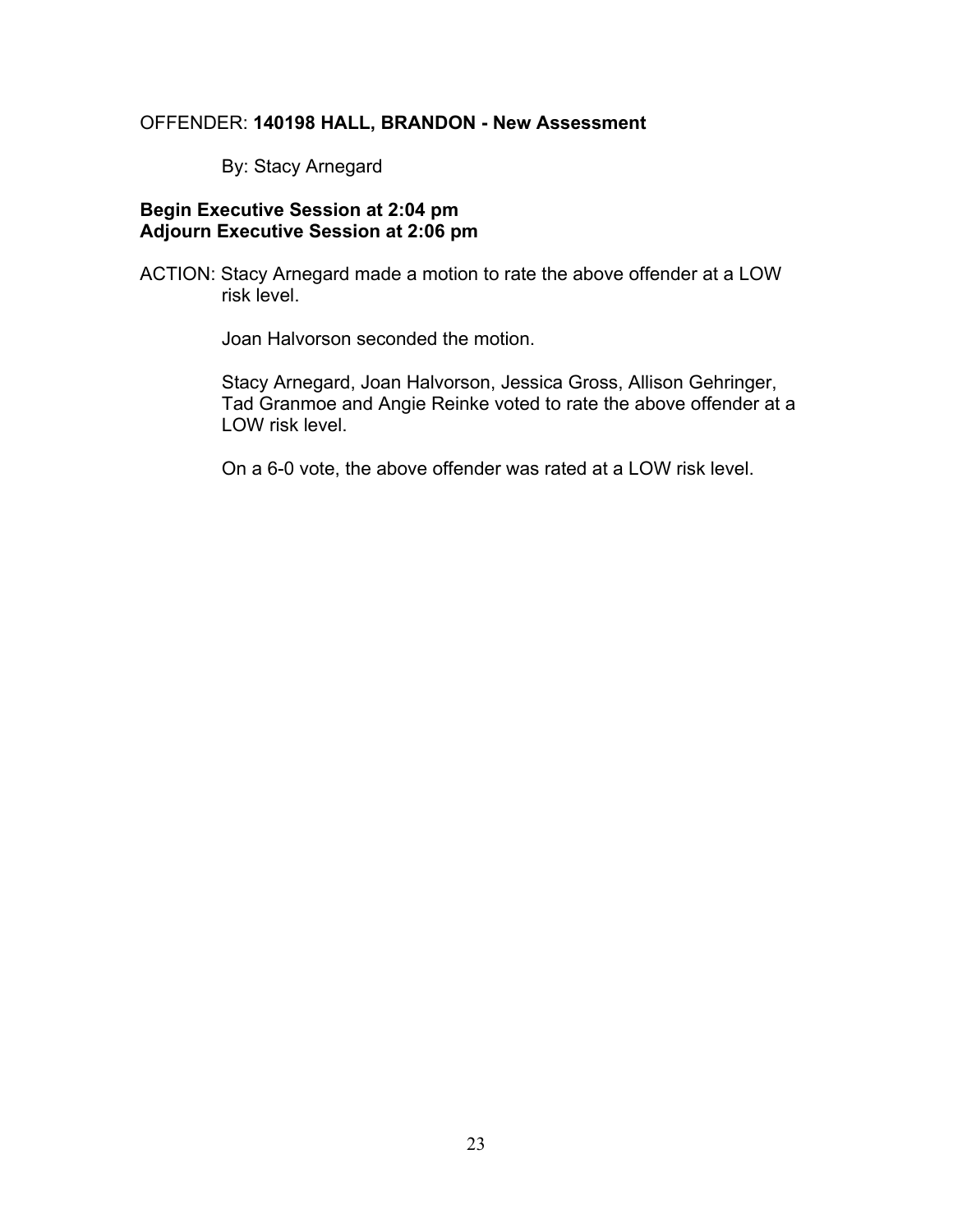#### OFFENDER: **143430 ST CLAIRE JR., ERVIN - New Assessment**

By: Allison Gehringer

## **Begin Executive Session at 2:07 pm Adjourn Executive Session at 2:23 pm**

ACTION: Allison Gehringer made a motion to rate the above offender at a HIGH risk level.

Jessica Gross seconded the motion.

Allison Gehringer, Jessica Gross, Joan Halvorson, Stacy Arnegard, Tad Granmoe and Angie Reinke voted to rate the above offender at a HIGH risk level.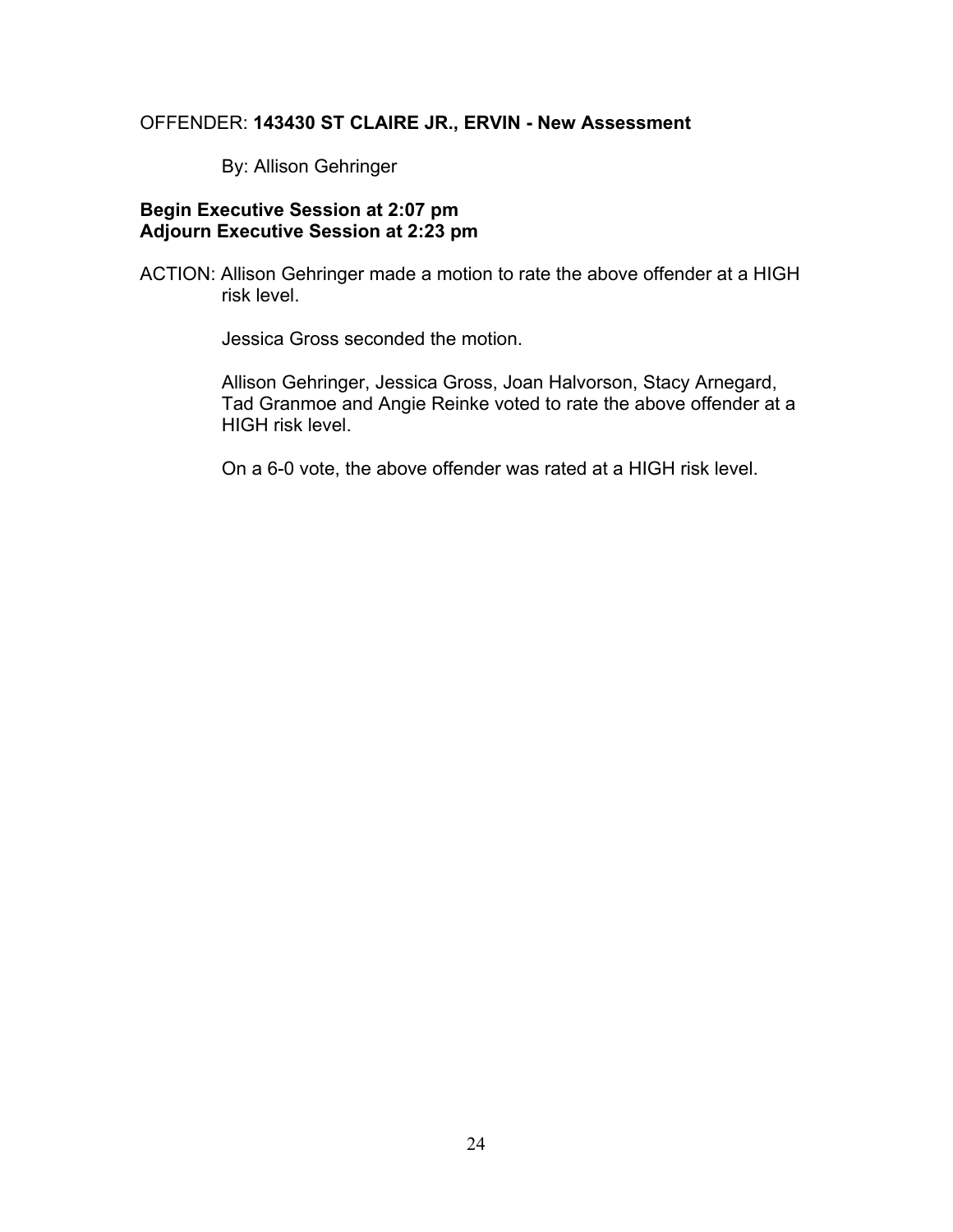#### OFFENDER: **274453 RLS - New Assessment**

By: Angie Reinke

#### **Begin Executive Session at 2:23 pm Adjourn Executive Session at 2:32 pm**

ACTION: Angie Reinke made a motion to rate the above offender at a LOW risk level.

Stacy Arnegard seconded the motion.

Angie Reinke, Stacy Arnegard, Jessica Gross, Allison Gehringer, Joan Halvorson and Tad Granmoe voted to rate the above offender at a LOW risk level.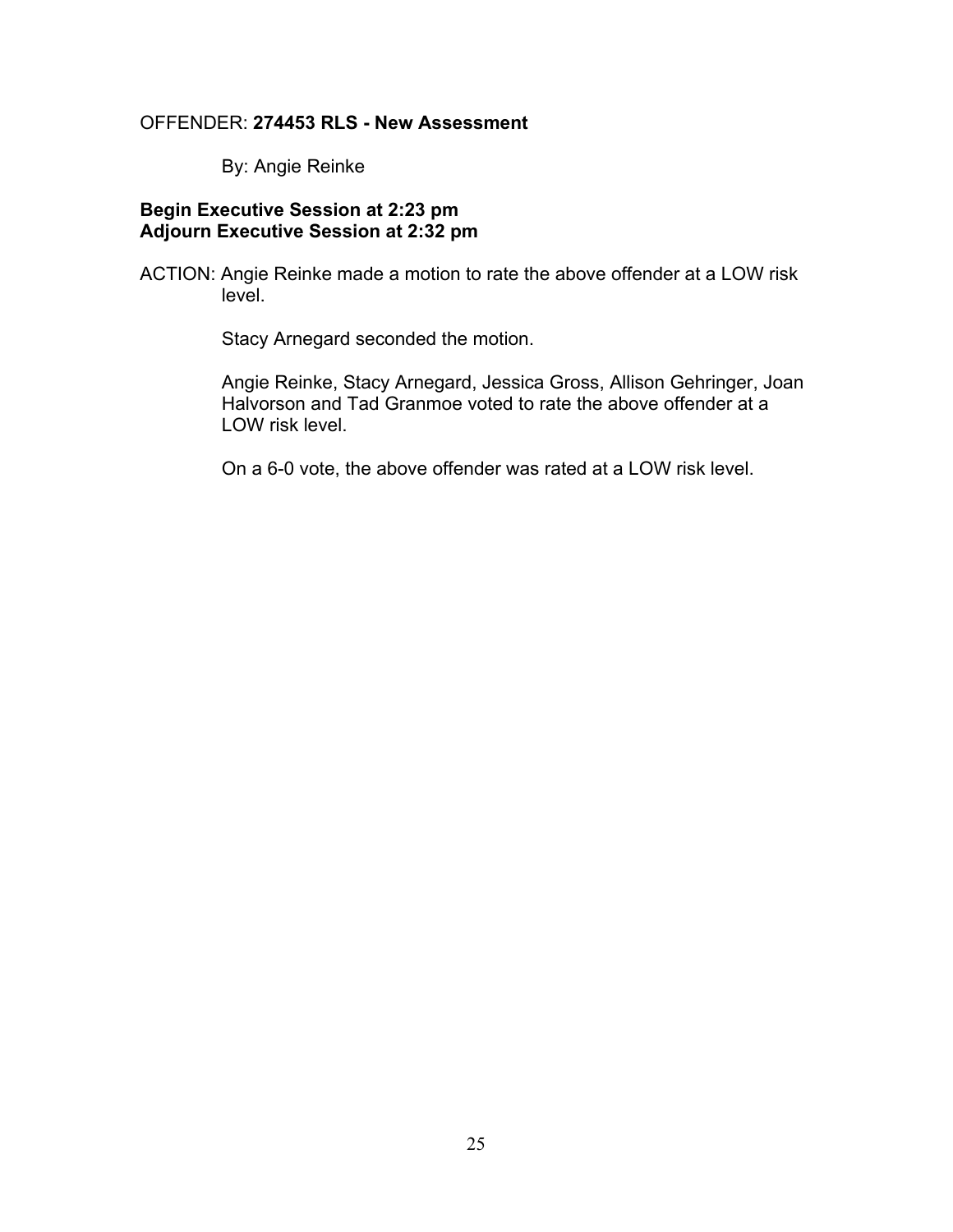#### OFFENDER: **213320 HUSHKA, KEVIN - New Assessment**

By: Jessica Gross

#### **Begin Executive Session at 2:33 pm Adjourn Executive Session at 2:39 pm**

ACTION: Jessica Gross made a motion to rate the above offender at a LOW risk level.

Joan Halvorson seconded the motion.

Jessica Gross, Joan Halvorson, Tad Granmoe and Angie Reinke voted to rate the above offender at a LOW risk level.

Allison Gehringer and Stacy Arnegard voted to rate the above offender at a MODERATE risk level.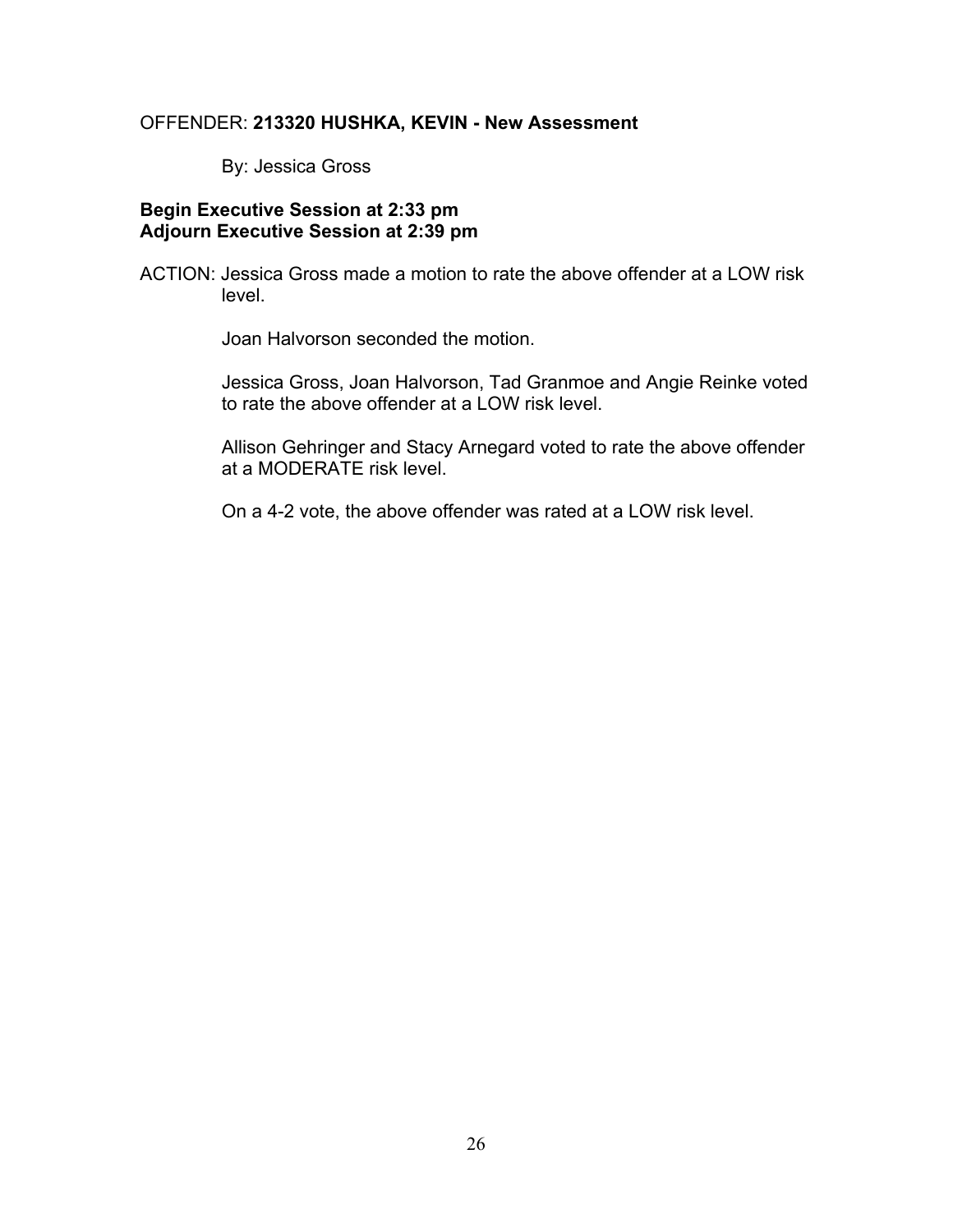#### OFFENDER: **268521 BENTER, DEAN - New Assessment**

By: Stacy Arnegard

#### **Begin Executive Session at 2:40 pm Adjourn Executive Session at 2:51 pm**

ACTION: Stacy Arnegard made a motion to rate the above offender at a MODERATE risk level.

Jessica Gross seconded the motion.

Allison Gehringer, Joan Halvorson, Tad Granmoe and Angie Reinke voted to rate the above offender at a HIGH risk level.

Stacy Arnegard and Jessica Gross voted to rate the above offender at a MODERATE risk level.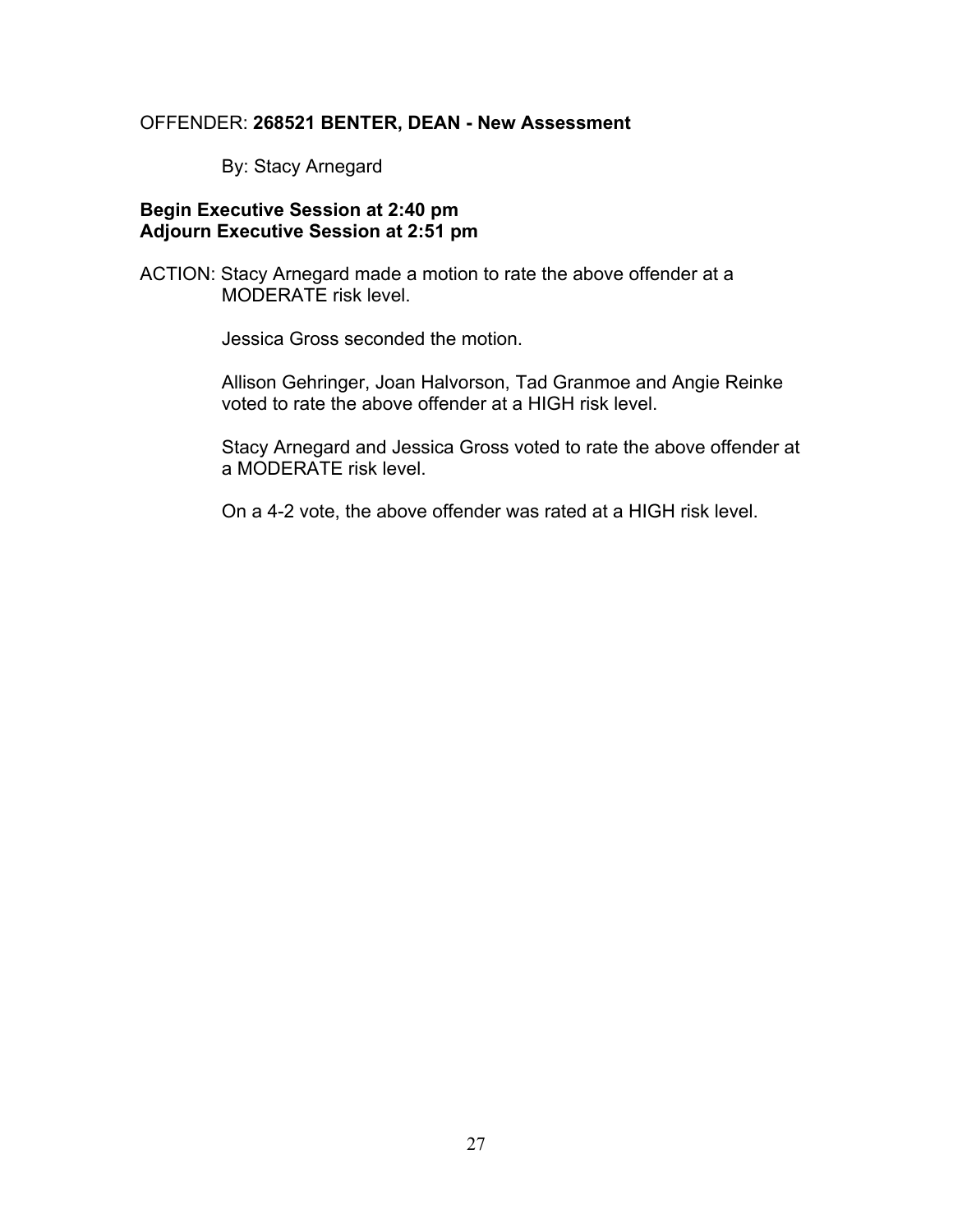### OFFENDER: **273082 DUCHAINE, ALEXANDER - New Assessment**

By: Tad Granmoe

#### **Begin Executive Session at 2:52 pm Adjourn Executive Session at 2:57 pm**

ACTION: Tad Granmoe made a motion to rate the above offender at a LOW risk level.

Allison Gehringer seconded the motion.

Tad Granmoe, Allison Gehringer, Jessica Gross, Joan Halvorson, Stacy Arnegard and Angie Reinke voted to rate the above offender at a LOW risk level.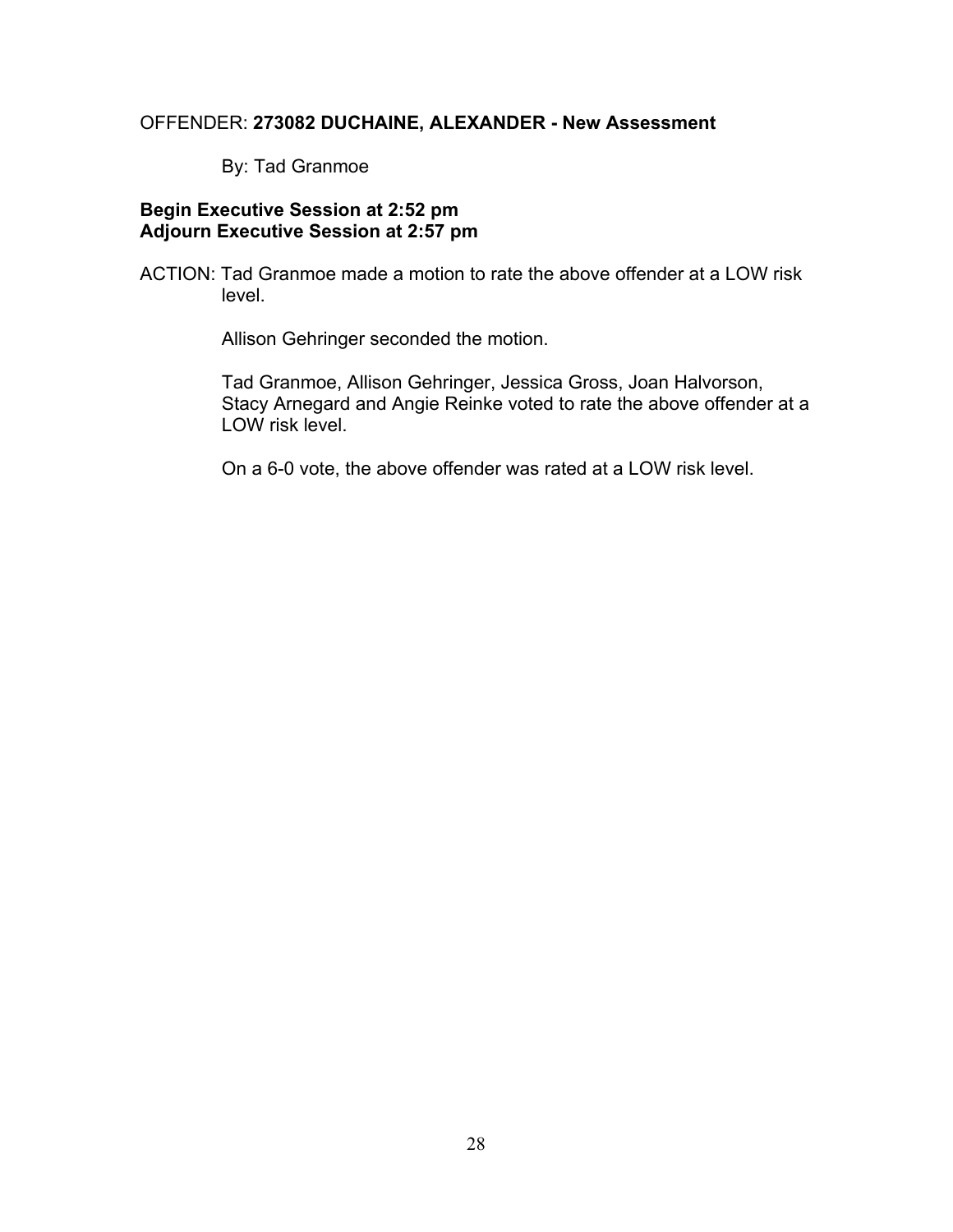#### OFFENDER: **180226 HENRY, DARREN - New Assessment**

By: Allison Gehringer

#### **Begin Executive Session at 2:57 pm Adjourn Executive Session at 3:07 pm**

ACTION: Allison Gehringer made a motion to rate the above offender at a MODERATE risk level.

Stacy Arnegard seconded the motion.

Allison Gehringer, Stacy Arnegard, Jessica Gross, Tad Granmoe and Angie Reinke voted to rate the above offender at a MODERATE risk level.

Joan Halvorson voted to rate the above offender at a LOW risk level.